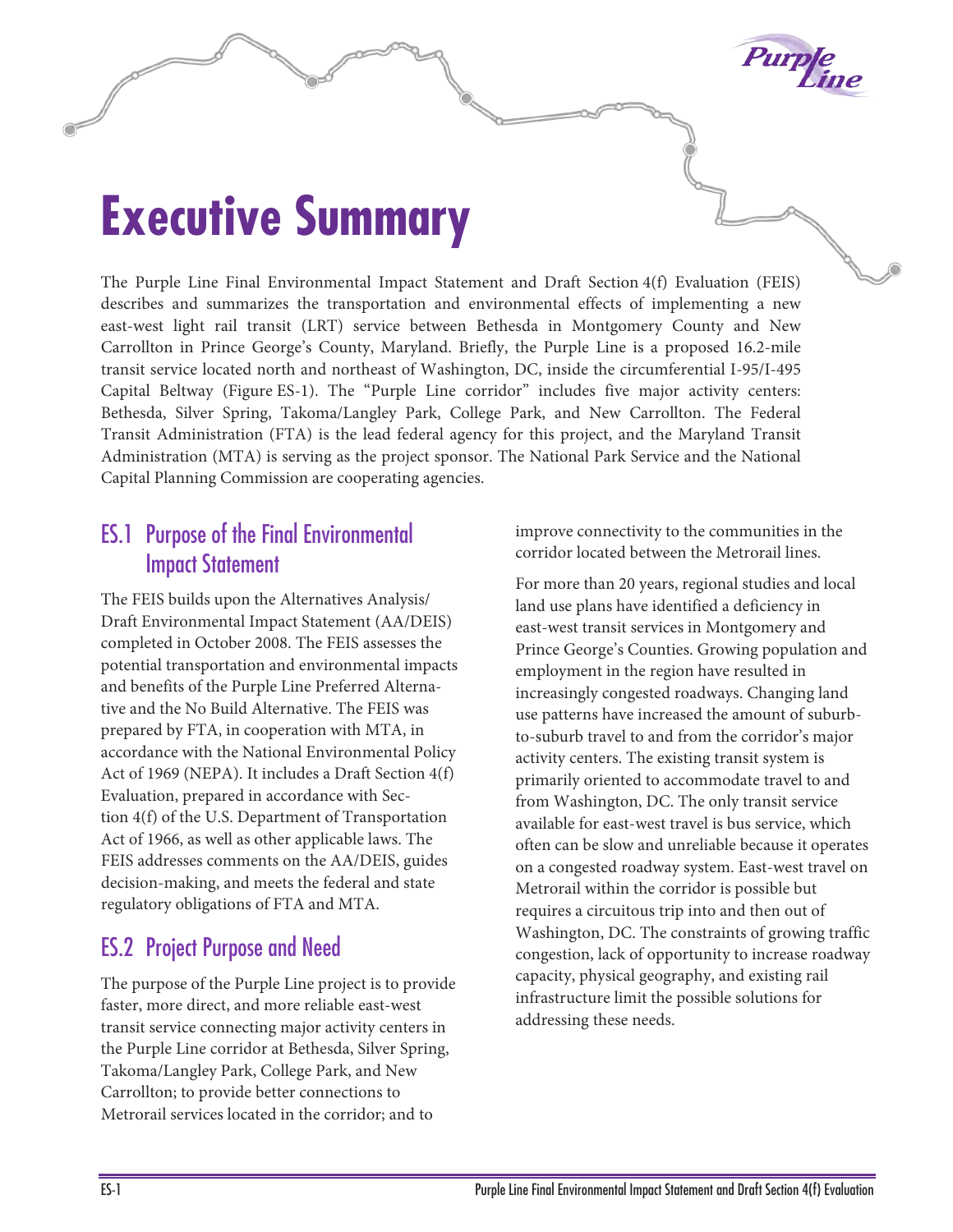#### Figure ES-1. Project Area

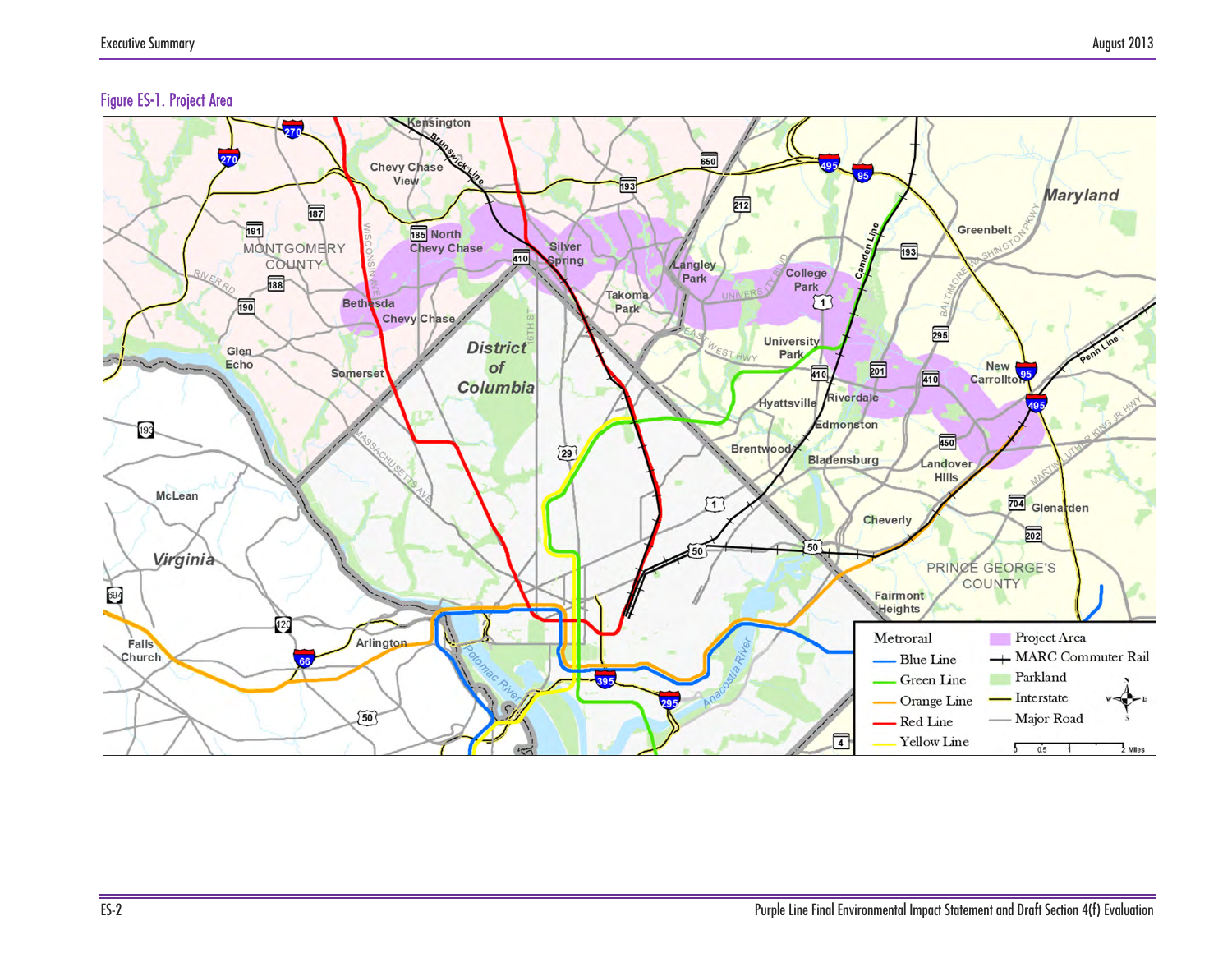# ES.3 Alternatives Development

In 2003, FTA and MTA initiated the NEPA process for the Purple Line. Between 2004 and 2008, FTA and MTA examined various alternatives and design concepts, retaining eight alternatives and several design options for study in the AA/DEIS. The 90-day public comment period from October 17, 2008 to January 14, 2009, and four public hearings for the AA/DEIS yielded over 3,300 comments. Based on the AA/DEIS findings, as well as input from the public, the local jurisdictions, and elected officials, Governor Martin O'Malley identified a Locally Preferred Alternative (LPA) on August 4, 2009. The LPA was the Medium Investment LRT Alternative, as defined in the AA/DEIS, with elements of the High Investment LRT Alternative.

Since the Governor's announcement, MTA has conducted technical studies and continued to work with the study corridor communities to refine the LPA, yielding the Preferred Alternative that is the subject of this FEIS.

#### The Locally Preferred Alternative

The **Locally Preferred Alternative (LPA)** is the project alternative announced by the Governor of Maryland on August 4, 2009, as a result of the federal AA/DEIS project development process. In the AA/DEIS process, the LPA was deemed best suited to meet the region's transportation goals, is responsive to community concerns and input, and has been examined and declared superior to the other alternatives that are identified and studied in relation to its social, economic and environmental impacts.

The **Preferred Alternative** is a result of technical studies and MTA's continued work with communities in the study area to refine the LPA.

In accordance with 23 CFR Part 771.129, MTA prepared a re-evaluation because more than three years had passed since publication of the AA/DEIS for this project. MTA submitted the re-evaluation to FTA on August 8, 2012. The re-evaluation compared the current Preferred Alternative as examined in the FEIS to the build alternatives in the AA/DEIS and concluded that a Supplemental Environmental Impact Statement of the AA/DEIS is not required because there are no new significant environmental impacts beyond those evaluated in the AA/DEIS. In correspondence dated October 2, 2012, FTA concurred with the findings in the re-evaluation but indicated that the FEIS should include information on the changes in the project so that these changes could be subject to public review.

This FEIS discusses why alternatives evaluated in the AA/DEIS were eliminated, describes the selection of the LPA, describes the Preferred Alternative, and explains the refinements made to the LPA that led to the Preferred Alternative examined in the FEIS. In addition, the FEIS evaluates the effects of the Preferred Alternative and the No Build Alternative. The No Build Alternative is the future condition of transportation facilities and services in 2040 within the corridor if the Purple Line is not implemented. The Preferred Alternative is the future of transportation facilities and services in 2040 within the corridor if the Purple Line is implemented. The Preferred Alternative assumes the implementation of the funded transportation improvement projects included in the National Capital Region Transportation Planning Board's Constrained Long Range Plan (CLRP) for implementation by 2040 within the Purple Line corridor. The No Build Alternative assumes all the projects in the CLRP except the Purple Line. The No Build Alternative provides the basis against which the Preferred Alternative is compared.

The Preferred Alternative transitway would operate mainly in exclusive or dedicated lanes along existing roadways. (An "exclusive" lane is a right-of-way that is solely for use of transit vehicles and is not occupied by any other type of vehicle or by pedestrians. A "dedicated" lane is used solely for transit vehicles, separated and protected from parallel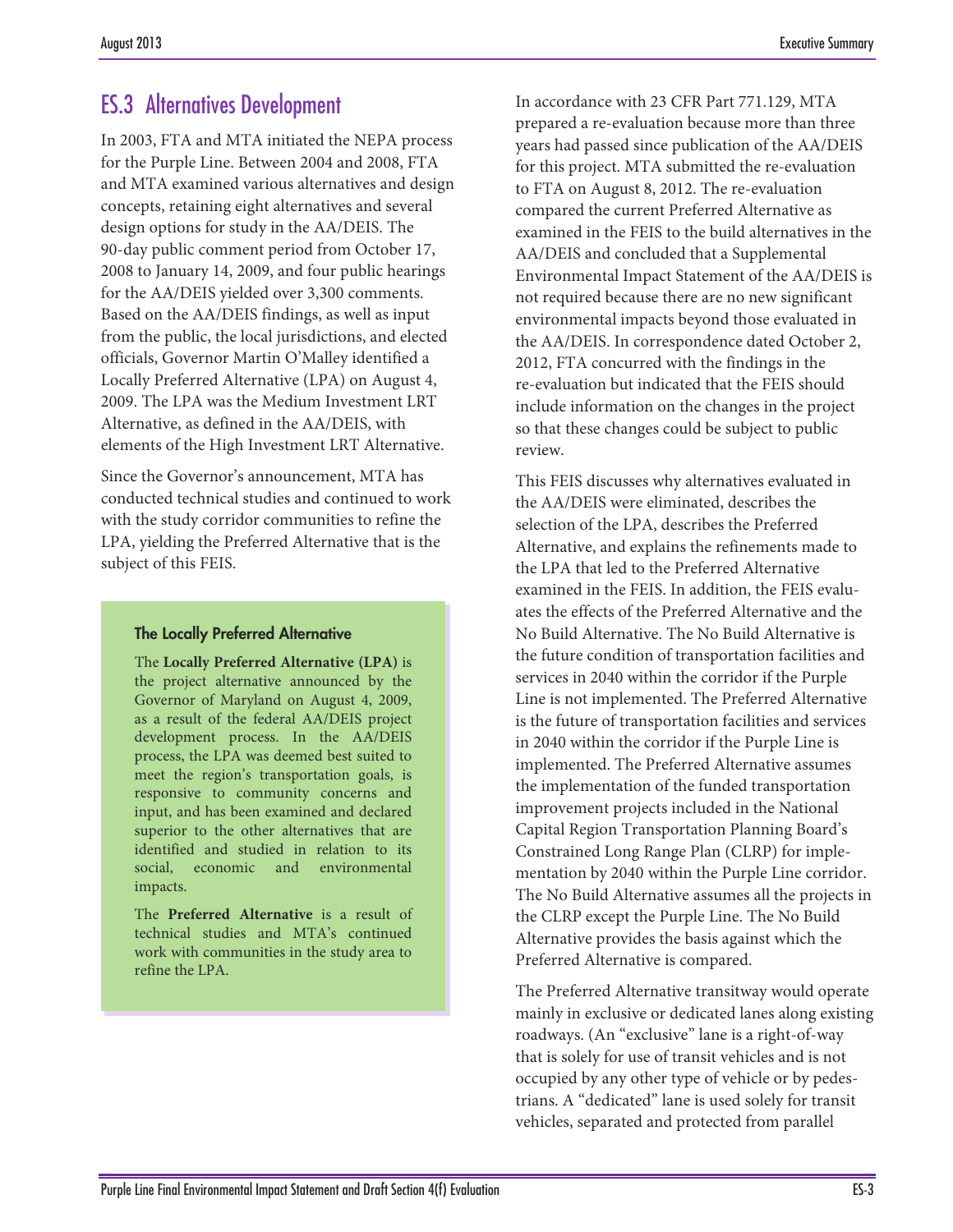traffic but crossed by roads, driveways, and pedestrian pathways at-grade.) The Preferred Alternative transitway would be at would be at grade except for one short tunnel section (a 0.3-mile tunnel between Wayne Avenue and Arliss Street) and three sections elevated on structures. The Preferred Alternative would have 21 stations. The station locations were selected based on connections with existing transit services; urban design principles, including access and safety; public space availability; local plans; ridership catchment areas; and engineering feasibility. Seventeen stations would be at street level, three would be on aerial structures, and one would be in the tunnel portal. The Preferred Alternative would not provide new station parking; passengers would access the Purple Line by walking, bicycling, transferring from other transit lines, or from existing parking facilities. The Preferred Alternative would include constructing the permanent Capital Crescent Trail from Bethesda to Silver Spring. The completion of the trail along the CSXT corridor is contingent on agreement with CSXT on the use of their property on the north side of the CSXT tracks for the trail. If agreement is not reached by the time the Purple Line construction occurs, MTA would construct the trail from Bethesda to Talbot Avenue. From Talbot Avenue to Silver Spring an interim signed bike route on local streets would be used until such time as agreement is obtained.

The transitway, stations, and related infrastructure would be integrated with existing and planned transportation facilities in a manner that accommodates or enhances automobile, bus, bicycle, and pedestrian circulation. For example, MTA's conceptual plans for the Purple Line include roadway and intersection improvements consistent with applicable design standards for safety, enabling the Purple Line and other transportation modes to operate together as efficiently and safely as possible. The Purple Line would comply with the Americans with Disabilities Act of 1990, as amended.

Two maintenance and storage facilities would support the Purple Line. A storage yard would be located along Brookville Road in Lyttonsville. A maintenance facility would be located along Veterans Parkway on the site of the M-NCPPC

Northern Area Maintenance – Glenridge Service Center. The Lyttonsville facility would be the primary vehicle storage area and would house the operations and control center, while the Glenridge site would be the primary maintenance and repair shop.

The Purple Line system infrastructure would include an overhead contact system (OCS), providing electricity and operating signals for the light rail vehicles. The traction power substations would convert electric power to the appropriate voltage for light rail operations. Based on the current level of design, the Purple Line would require 18 substations, placed approximately every mile along the transitway, as well as one each at the maintenance facility and yard. In addition, 14 central instrument houses would be at track crossover locations along the transitway.

Additional description of the alignment and station locations of the Preferred Alternative is provided in Section 2.3.2 and shown on Figure 2-6.

# ES.4 Transportation Effects

# ES.4.1 Public Transportation

The current end-to-end travel time between Bethesda and New Carrollton on Metrorail is 55 minutes, but this route does not provide access to any of the intermediate stops that would be available on the Purple Line. Current bus travel times are longer, and they are expected to increase due to increased traffic congestion under the No Build Alternative. The travel time for peak hour bus service between Bethesda and New Carrollton currently is 92 minutes, and under the No Build Alternative it would increase to 108 minutes. The No Build Alternative would not add a new east-west transit service, and it would not address or improve corridor-wide transit travel times. Under the Preferred Alternative, the peak hour travel time between Bethesda and New Carrollton would be 63 minutes, including stops at all stations.

The Preferred Alternative provides faster travel times than bus service because it is a direct route that would operate in dedicated or exclusive lanes for 13.9 miles of its 16.2-mile length, free from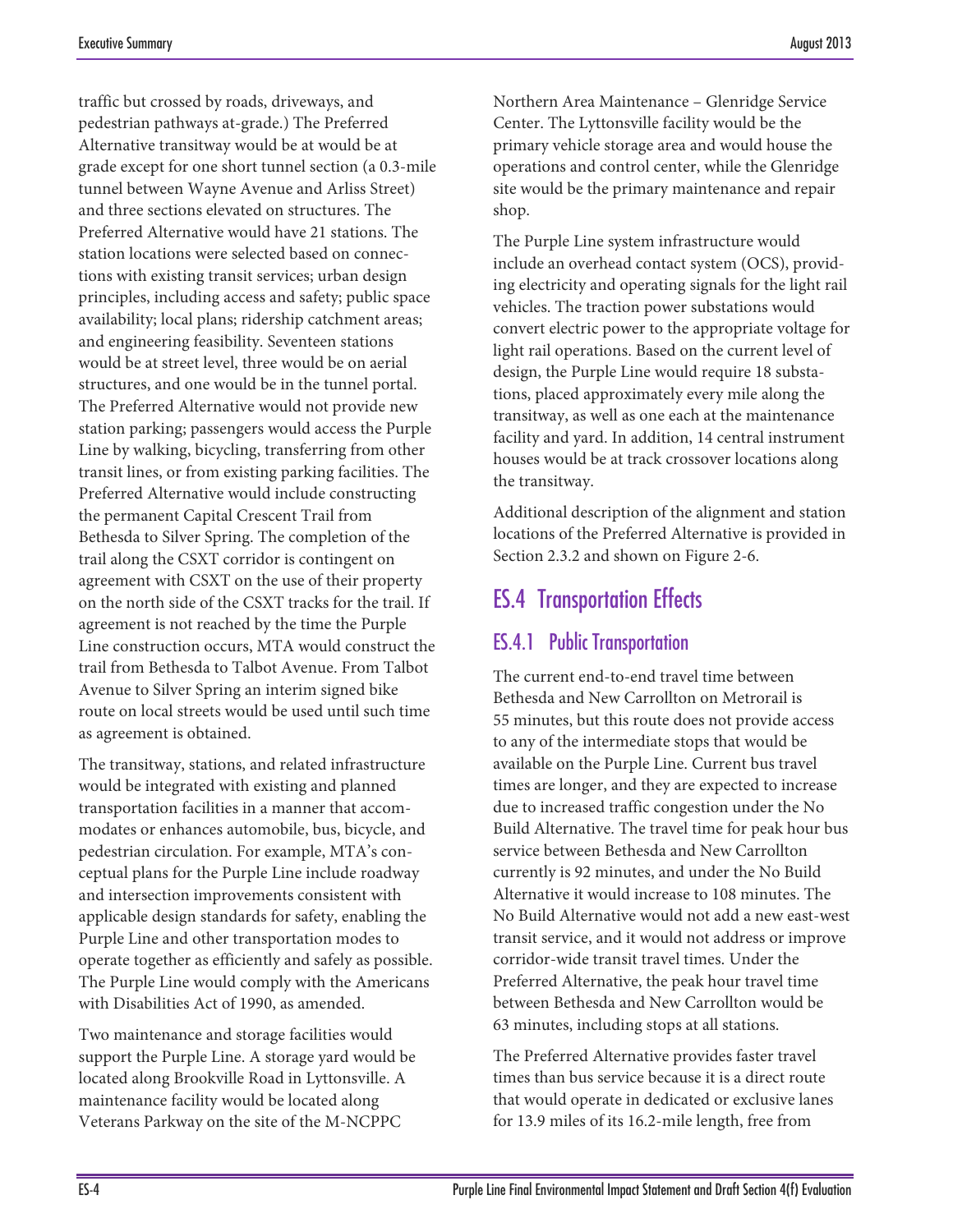traffic congestion, allowing for greater efficiency and reliability. The Preferred Alternative would enable east-west transit service to adhere more regularly to its operations schedule and provide more predictable transit times for travelers.

The Preferred Alternative also would connect four Washington Metropolitan Area Transit Authority (WMATA) Metrorail stations and another transit center, thereby enhancing transit connectivity throughout the region. Projections show that the Preferred Alternative would have over 74,000 daily boardings in 2040. Stations associated with WMATA Metrorail stations would have the greatest number of daily boardings, with Bethesda and Silver Spring Transit Center each having over 10,000 daily boardings (Table ES-1).

Daily corridor-related transit trips would be 11 percent higher under the Preferred Alternative than under the No Build Alternative (Table ES-2).

#### Table ES-1. Year 2040 Daily Purple Line Boardings by Station

| <b>Station</b>                                     | <b>Boardings</b> |  |
|----------------------------------------------------|------------------|--|
| <b>Bethesda</b>                                    | 14,990           |  |
| <b>Chevy Chase Lake</b>                            | 2,250            |  |
| Lyttonsville                                       | 1,340            |  |
| Woodside/16th Street                               | 1,620            |  |
| <b>Silver Spring Transit Center</b>                | 13,320           |  |
| <b>Silver Spring Library</b>                       | 3,010            |  |
| Dale Drive                                         | 960              |  |
| <b>Manchester Place</b>                            | 1,910            |  |
| Long Branch                                        | 890              |  |
| <b>Piney Branch Road</b>                           | 1,240            |  |
| Takoma/Langley Transit Center                      | 2,190            |  |
| <b>Riggs Road</b>                                  | 2,320            |  |
| Adelphi Road/West Campus                           | 1,390            |  |
| <b>Campus Center</b>                               | 2,500            |  |
| <b>East Campus</b>                                 | 4,600            |  |
| <b>College Park Metro</b>                          | 7,740            |  |
| M Square                                           | 1,730            |  |
| <b>Riverdale Park</b>                              | 2,390            |  |
| <b>Beacon Heights</b>                              | 1,900            |  |
| Annapolis Road/Glenridge                           | 1,410            |  |
| <b>New Carrollton</b>                              | 4,460            |  |
| <b>Total Boardings</b>                             | 74,160           |  |
| Boardings include UMD students and special events. |                  |  |

Source: Travel Forecasts Results Report, (2013)

## ES.4.2 Highways and Roadways

Existing and horizon year 2040 roadway network and traffic patterns were analyzed using the Metropolitan Washington Council of Governments' travel demand model.

Currently, 12 (24 percent) of the 51 signalized intersections along the Purple Line alignment operate near or at capacity (level of service [LOS] E or F). Under the No Build Alternative this number would increase to 18 (35 percent) while under the Preferred Alternative it would increase to 14 (27 percent) because of the addition of turn lanes or the modification of the signals. Also, under the Preferred Alternative, 18 of the currently unsignalized intersections along the alignment will be studied to determine if signals would be warranted.

No roadway or traffic impacts would occur as a result of the Yard or Maintenance Facility.

## ES.4.3 Pedestrian and Bicycle Facilities

The study corridor includes portions of eight multi-use trails, sidewalks, and a number of bicycle lanes within roadway rights-of-way. The multi-use trails that are adjacent to or cross the Preferred Alternative are Capital Crescent (Georgetown to Bethesda), Georgetown Branch Interim, Rock Creek, planned Green, Sligo Creek, Long Branch, Northwest Branch, Paint Branch, and Northeast Branch. As part of the Preferred Alternative, MTA would make the following improvements to bicycle and pedestrian facilities:

• Construct eastern 4.3-miles of Capital Crescent Trail, replacing Georgetown Branch Interim Trail and extending the permanent trail from Bethesda to Silver Spring (using Montgomery

#### Table ES-2. Comparative Summary of Transportation Conditions, 2040

|                                         | <b>Alternative</b> |                                        | <b>Difference</b> |            |
|-----------------------------------------|--------------------|----------------------------------------|-------------------|------------|
|                                         | <b>No Build</b>    | <b>Preferred</b><br><b>Alternative</b> | <b>Number</b>     | Percentage |
| Daily transit trips - region            | 1,655,075          | 1,683,701                              | 28,626            | 2%         |
| Corridor - related transit trips        | 221,833            | 247,178                                | 25,345            | 11%        |
| <b>Transit Travel Time (in minutes)</b> |                    |                                        |                   |            |
| Bethesda-Silver Spring                  | 17                 | g                                      | 8                 | $-47%$     |
| <b>College Park-New Carrollton</b>      | 20                 | 16                                     | 4                 | $-20%$     |
| <b>Bethesda-New Carrollton</b>          | 108                | 63                                     | 29                | $-42%$     |
| Failing or near failing intersections   | 18                 | 14                                     | 4                 | $-22%$     |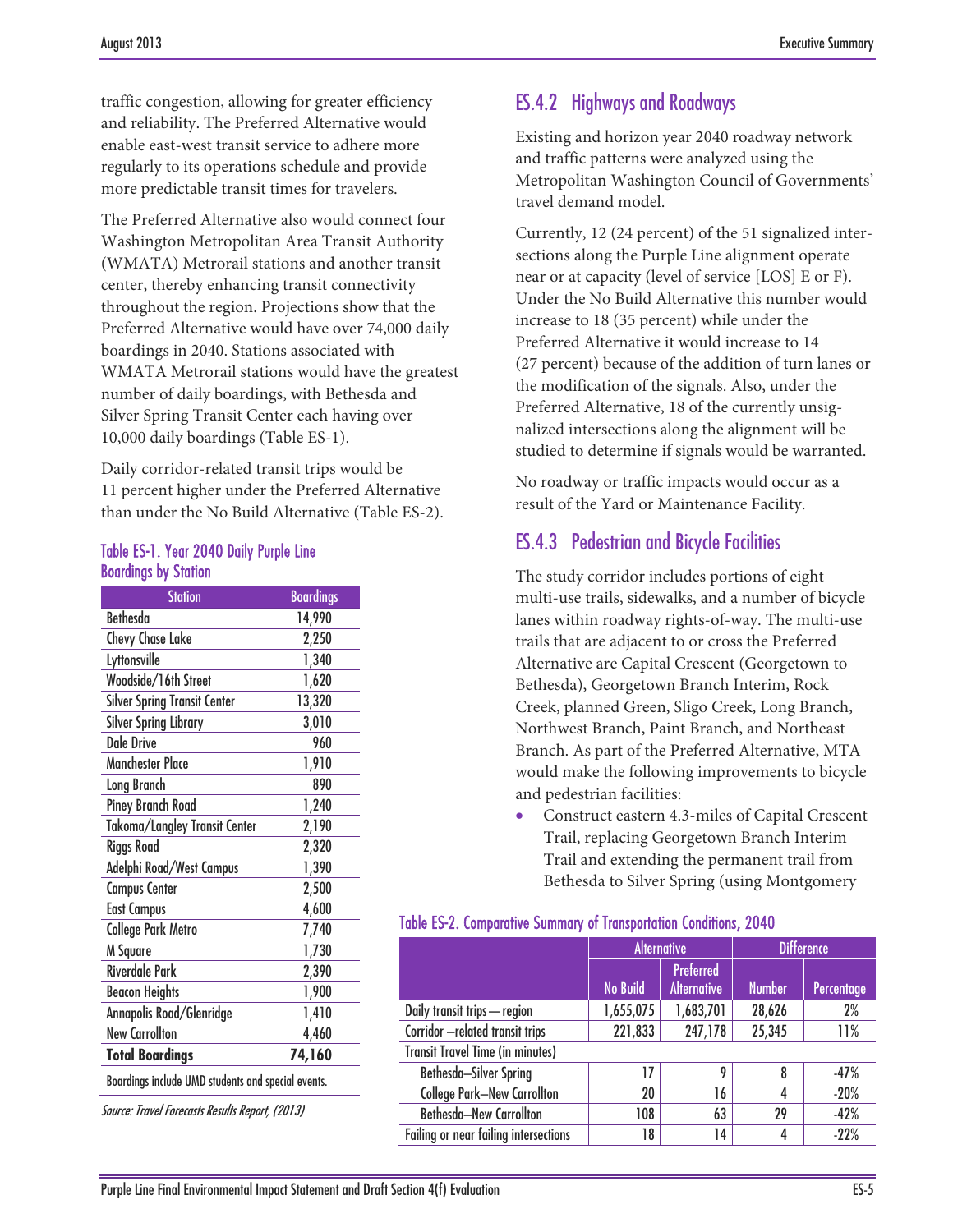County funding). If CSXT allows, the section between Stewart Avenue and Silver Spring will utilize CSXT right-of-way; otherwise, this section will be routed along local streets.

- Provide sidewalks along new and reconstructed roadways at selected locations
- Provide wider outside roadway travel lanes and a 5-foot bicycle lane on some roadways
- Make provision for bicycle racks and storage facilities at stations, where reasonably feasible
- Construct additional sidewalks or crosswalks in station areas where needed

## ES.4.4 Safety and Security

MTA's safety and security process and activities for the Purple Line, from planning through Preliminary Engineering, further design development, construction, testing and verification, and pre-revenue operations leading to commencement of revenue service, are governed by FTA requirements, MTA's multi-modal System Safety Program Plan, MTA's System Security and Emergency Preparedness Plan, MTA's LRT Design Criteria Manual, the Maryland Department of Transportation State Safety Oversight Standard, and programs managed by other federal departments, such as the Department of Homeland Security. The Preferred Alternative would feature current safety and security systems and procedures to protect passengers, workers, and adjacent communities.

# ES.5 Summary of FEIS Findings

The FEIS evaluated both the No Build and Preferred Alternatives to assess their effectiveness in meeting the proposed project's purpose and need and their overall effects. This evaluation provides a basis for decision-makers and the public to assess the benefits and consequences of implementing the Purple Line.

Definitions of the study area vary according to the environmental resource evaluated. However, generally the study area is the defined by a distance of 500 feet on either side of the Preferred Alternative centerline.

## ES.5.1 Effectiveness in Meeting the Purpose and Need

The Preferred Alternative strongly achieves the project's purpose and need (summarized in Section ES.2). It would provide faster end-to-end travel times and would ensure more reliability in transit service in the project study corridor than would occur under the No Build Alternative. The Preferred Alternative also would provide better connectivity to Metrorail, Maryland Regional Commuter (MARC), Amtrak, and other transit services within the project study corridor, as well as direct and improved access to communities, employment centers, educational facilities, activity centers, and other destinations of interest. The value of these benefits of the Preferred Alternative is evident in the projected increases in daily transit trips and projected passenger boardings over the No Build Alternative.

#### ES.5.2 Impacts to the Natural and Human Environment

Throughout the Preferred Alternative corridor, MTA has refined the alignment, geometry, and right-of-way needs wherever possible to avoid or minimize effects. Yet, some effects cannot be overcome due to the design and safety standards MTA must meet, the developed character of the communities the Purple Line is intended to serve, and the need to avoid adversely affecting future operations of other transportation facilities in the corridor. Therefore, MTA also is committed to mitigating the impacts of the Preferred Alternative, as well as striving to further minimize effects, through specific strategies and actions that this FEIS identifies.

A comparison of the key benefits and effects of the No Build Alternative and the Preferred Alternative indicates that the Preferred Alternative would have high transportation and land use and development benefits compared with the No Build Alternative. Some natural and built environment impacts of the Preferred Alternative would occur despite MTA's refinements to minimize impacts. However, in several cases MTA's mitigation measures will provide a net benefit. In contrast, the No Build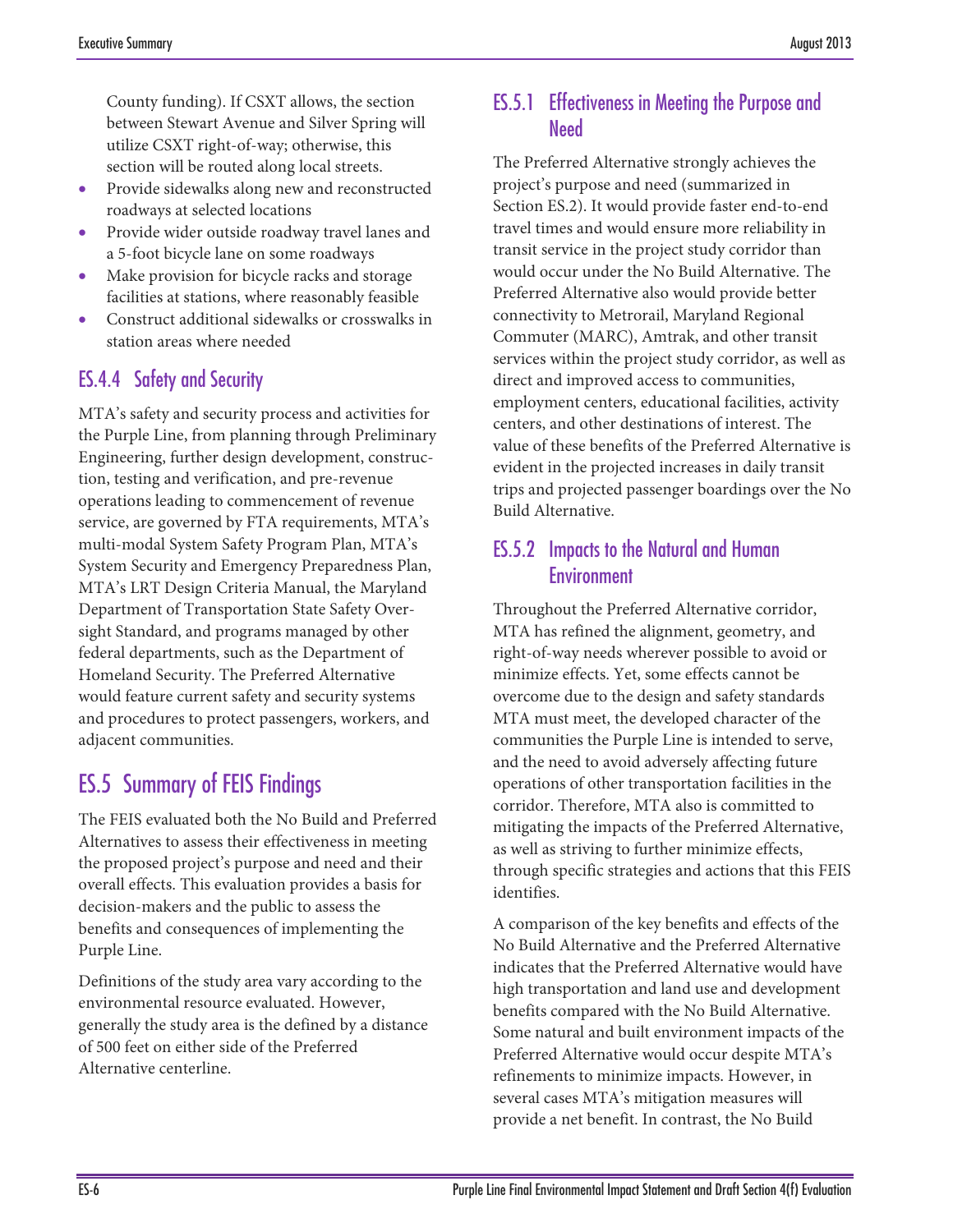Alternative incurs relatively fewer impacts to the natural and built environment, but it does not meet the project purpose and need.

Table ES-3 summarizes the effects of the Preferred Alternative on transportation and the natural and built environment, and it lists MTA's commitments to minimize and mitigate the effects of implementing the Preferred Alternative.

The Draft Section 4(f) Evaluation in the FEIS, which examines potential uses of publicly-owned parks and historical properties, was prepared pursuant to federal regulations contained in 23 CFR Part 774, which implements 49 USC 303. The Preferred Alternative would use parts of 14 publicly-owned parks or historic properties protected by Section 4(f). Nine of these uses primarily involve acquisition of strips of land adjacent to existing roadways and do not affect the features, attributes, or activities qualifying the properties for protection under Section 4(f). FTA is proposing *de minimis* impact findings for these relatively minor uses.

The following terms are used frequently in this FEIS:

**Adverse:** A negative or unfavorable condition.

**Avoidance:** The act of avoiding impacts to, or keeping away from, something or someone.

**Minimization:** Measures taken to reduce the severity of adverse impacts.

**Mitigation:** Measures taken to alleviate adverse impacts that remain after minimization.

The Preferred Alternative would require five permanent uses; it would require the complete removal of one resource (Talbot Avenue Bridge), and it would use portions of four properties (Long Branch Local Park, Glenridge Community Park, Metropolitan Branch, and Falkland Apartments). The Draft Section 4(f) Evaluation includes detailed avoidance and least harm analyses for each of these proposed uses. The Preferred Alternative would

cause no constructive uses. The Draft Section 4(f) Evaluation considers the views of the officials with jurisdiction, the Section 106 consulting parties (historic properties), and the public.

In accordance with Section 106 of the National Historic Preservation Act, as amended, and its implementing regulations at 36 CFR 800, and subject to input from the Maryland Historical Trust (MHT) and Consulting Parties, the preliminary effect finding of the Preferred Alternative is an "adverse effect" on three historic properties because it would remove all or part of the resource (all of Talbot Avenue Bridge, a portion of the Falkland Apartments, and a contributing element of the Metropolitan Branch). MTA's on-going consultation with the State Historic Preservation Officer, as required by Section 106, has included determinations of property eligibility for the National Register of Historic Places and the effects of the Preferred Alternative on those eligible properties, including assessments of the means to avoid or minimize effects on protected properties. A preliminary Draft Section 106 Programmatic Agreement for mitigation of adverse effects to historic properties for the Purple Line is included in this FEIS for review in accordance with 36 CFR Part 800.6 and is subject to change based on comments from the public and consulting parties. The preliminary Draft Section 106 Programmatic Agreement (PA) is provided in Appendix H of the FEIS. FTA, MTA, and SHPO, in coordination with the consulting parties and invited signatories, will finalize this PA prior to the Record of Decision (ROD).

## ES.5.3 Public Involvement and Outreach

MTA has strived to develop and refine the Preferred Alternative by working with stakeholders and the communities and incorporating their input into the project design. Since the initiation of the Purple Line NEPA process, MTA has undertaken a public involvement and agency outreach program, holding over 900 meetings, including scoping meetings, public open houses, community focus group meetings, stakeholder meetings, agency coordination meetings, public hearings, neighborhood work groups, and general community outreach events.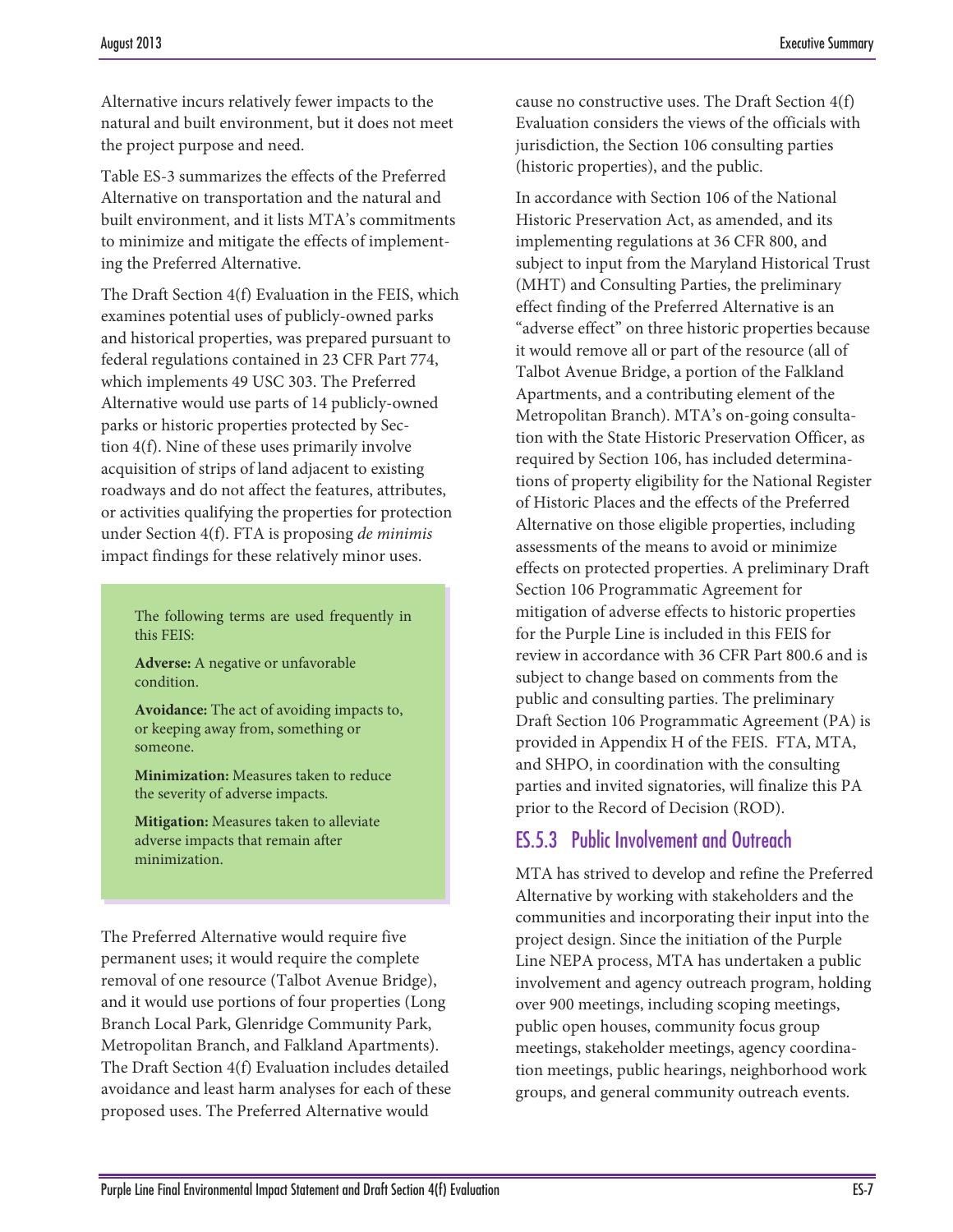The culmination of this program is a Preferred Alternative that reflects the community's input.

Chapter 8 provides details on the public involvement and agency outreach efforts. MTA received over 3,300 comments via hard copy written response, email, or verbal testimony during the 90-day public comment period (which included four public hearings) following the release of the AA/DEIS. Comments came from elected officials, community organizations, government and regulatory agencies, residents, special interest groups, and non-profit organizations. MTA reviewed and responded to the comments and opinions in Appendix A of the FEIS. Opinions included support or opposition to all or parts of the project and the alternatives in the AA/DEIS; comments pertained to the type of transit, the transitway alignment, existing natural and human environment features, costs and funding, and natural and human environment effects of the Purple Line alternatives.

During Preliminary Engineering and the preparation of the FEIS, MTA continued its public involvement and agency outreach program with Open Houses to provide information on how the proposed Purple Line would operate as a complete system, benefit communities within the project corridor, and help to connect communities, as well as to solicit public input on the project and its design. Also, MTA used Neighborhood Work Groups to encourage and facilitate detailed discussion regarding location-specific issues.

Coordination and outreach to federal, state, and local agencies also has continued during the FEIS. In addition to meeting with resource agencies at Interagency Review Meetings, MTA has conducted coordination with federal, state, and local agencies and entities, including the National Park Service, National Capital Planning Commission, Montgomery County Department of Transportation, Washington Metropolitan Area Transit Authority, Maryland Department of Transportation, Maryland Historical Trust, Maryland Department of Natural Resources, Maryland Department of the Environment, State Highway Administration, University of Maryland, Montgomery and Prince George's Counties,

Maryland-National Capital Park and Planning Commission (Montgomery and Prince George's counties), Prince George's County Department of Public Works, and Washington Suburban Sanitary Commission. MTA also created a Purple Line Project Team, which includes local planners, state and county agencies, and elected officials that meet twice a year; these meetings were used as a forum to evaluate and review proposed refinements to the Preferred Alternative.

Section 4.19.4 provides details on the public involvement and outreach activities, especially as they relate to minority and low-income populations. Table 4-47 presents the range of outreach activities, and Table 4-48 outlines community concerns and MTA actions and responses. Among the key outcomes of the public involvement process are design refinements to avoid or reduce community impacts, such as relocating and redesigning the proposed yard sites; MTA's commitment to specific minimization and mitigation strategies, such as preparing a Business Impact Mitigation Plan to address anticipated impacts to local businesses during construction; and identifying solutions to localized issues, such as identifying opportunities for additional short-term parking during construction.

# ES.6 Balancing Benefits and Effects

Throughout the Preferred Alternative corridor, MTA has refined the alignment, geometry, and right-of-way needs wherever possible to avoid or minimize effects. Yet some adverse effects would occur due to the design and safety standards MTA must meet, the developed character of the communities the Purple Line is intended to serve, and the need to avoid adversely affecting future operations of other transportation facilities in the corridor (e.g., reducing the capacity of existing arterial roads). Throughout the project, MTA has worked with the communities and stakeholders to balance the trade-offs between the benefits and the effects of the Purple Line.

On the benefits side, the Preferred Alternative strongly achieves the purpose and need. It would provide faster, more direct, and reliable east-west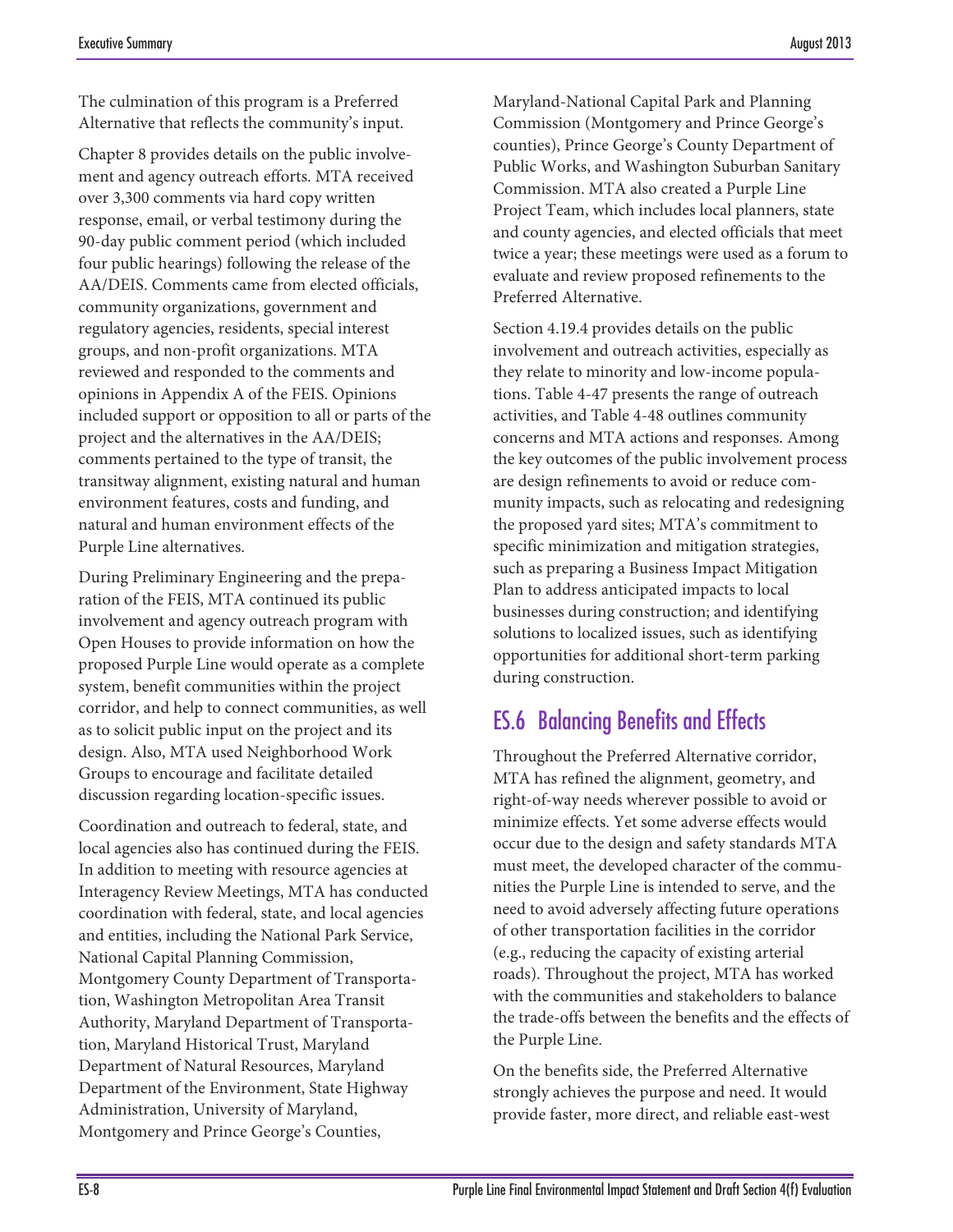transit service in the corridor; it would connect major activity centers, better connect to Metrorail services, and improve connectivity to the communities between the Metrorail lines. It also strongly supports county land use and economic development plans and goals.

The Preferred Alternative also would affect numerous environmental resources in the corridor. Many of the project effects are a result of the need for right-of-way. Unfortunately, while the developed character of the corridor makes it an ideal candidate for LRT transit service, it also poses challenges to introducing a new transportation facility.

On the one hand, MTA desires to make the system as convenient for the community as possible; on the other hand, it has an obligation to preserve existing and planned roadway, transit, freight rail, bicycle, and pedestrian operations. To strike this balance between benefits and effects, MTA has worked with affected parties and the communities to minimize right-of-way needs. It will continue this iterative process beyond the NEPA process, focusing in equal measure on improving the fit of the Preferred Alternative in relation to neighborhoods, historic properties, parks, other community facilities, businesses, and private property owners.

Recognizing that transit projects have the potential to induce community change, MTA is encouraging the counties to put in place land use planning and programs to preserve neighborhood character and affordable housing and to support local businesses.

On the natural environment side, the Purple Line's primary use of existing transportation corridors inherently minimizes effects on land and water resources. MTA will continue to coordinate with the regulatory agencies to identify measures to avoid or minimize natural resource effects during the design and permitting phase of the project. Where adverse effects of the Preferred Alternative remain, MTA has identified mitigation measures intended to offset remaining effects to the natural and human environment. Although some mitigation measures are enforced by federal and state regulations, most of MTA's mitigation measures are project-specific commitments it has made with the

affected stakeholders and communities in the Purple Line corridor.

# ES.7 Next Steps

FTA has signed the FEIS and distributed it to federal, state, and local agencies, as well as community organizations and other interested parties. There is a 30-day review period for the FEIS; the comment deadline is posted on the project website (www.purplelinemd.com). During the review period, the FEIS is available in local libraries throughout the project study corridor and on the project website. MTA will coordinate with NPS and NCPC regarding any comments received on the Baltimore-Washington Parkway or any properties overseen by NCPC. Following the review period, FTA will consider the comments received on the FEIS and will prepare a ROD. The ROD will summarize the purpose and needs of the project, the alternatives considered, the comments received during the review period and FTA's responses to those comments, the factors that support the selection of the selected alternative, and the commitments to be carried into further engineering and construction of the project.

Once the ROD is signed, MTA would then complete further design, purchase needed right-of-way, and begin construction. MTA is considering a variety of methods for constructing and operating the Purple Line, including the possibility of a Public-Private Partnership (P3), in which one entity would be contracted by MTA to design, build, operate and maintain the facilities, equipment and services, as well as provide project financing. Under any method of constructing and operating the Purple Line, MTA will remain responsible for the Purple Line and will be responsible for honoring all commitments made as part of this NEPA process.

Throughout these steps and throughout construction, MTA will continue to coordinate with stakeholders and communities, including informing the public of construction schedules and activities.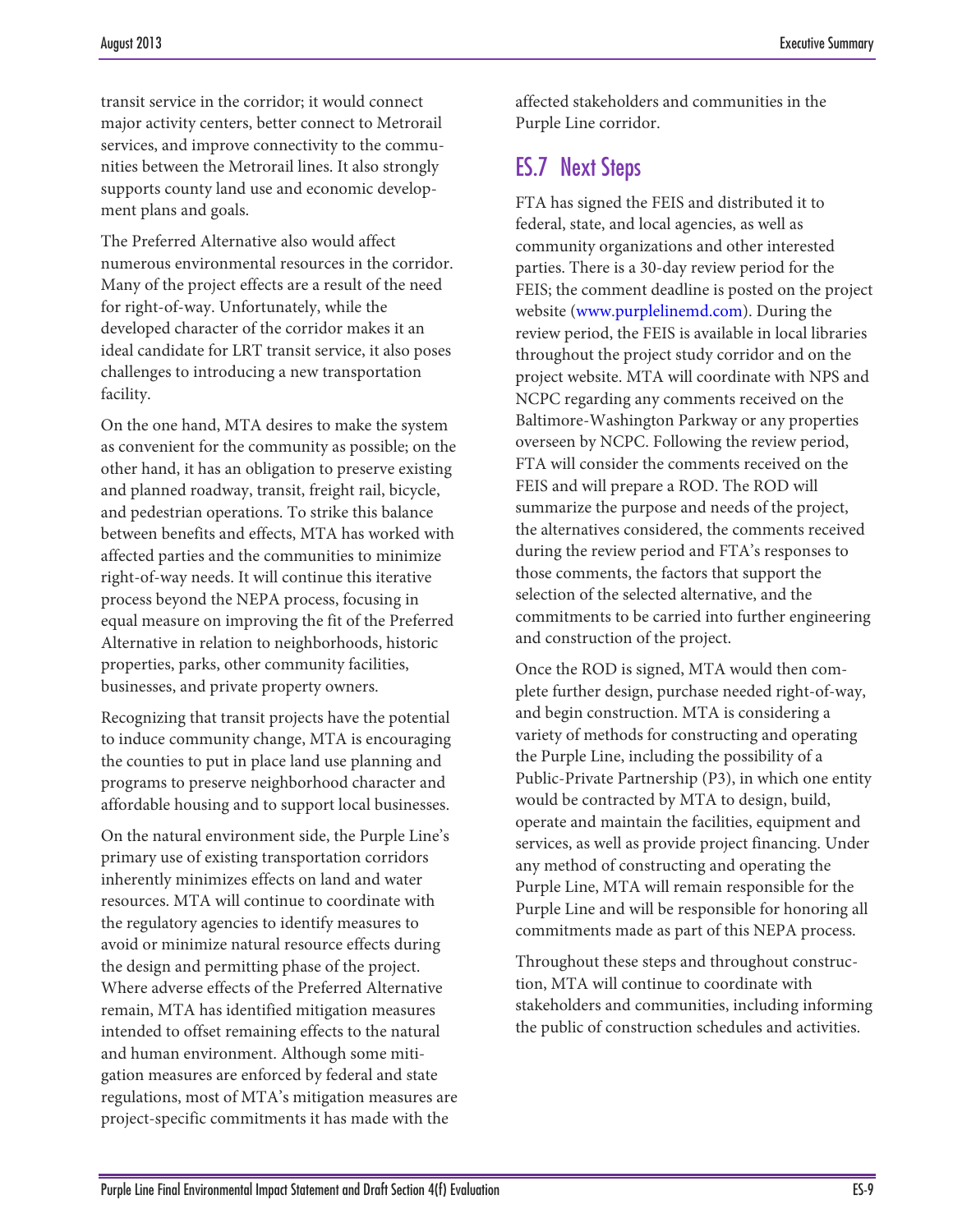| <b>Resources</b>                                                  | <b>Preferred Alternative Effects</b>                                                                                                                                                                                                                                                                                                                                                                                            | <b>Minimization and Mitigation</b>                                                                                                                                                                                                                                                                                                                                                                                                                                                                                                                                                                                                                                                                                                                                                                                                                                                                                                                                                                                                                                                                                                                                                                                                                                                                                                                                                                                                                                                                                                                                                                                                                                                     |
|-------------------------------------------------------------------|---------------------------------------------------------------------------------------------------------------------------------------------------------------------------------------------------------------------------------------------------------------------------------------------------------------------------------------------------------------------------------------------------------------------------------|----------------------------------------------------------------------------------------------------------------------------------------------------------------------------------------------------------------------------------------------------------------------------------------------------------------------------------------------------------------------------------------------------------------------------------------------------------------------------------------------------------------------------------------------------------------------------------------------------------------------------------------------------------------------------------------------------------------------------------------------------------------------------------------------------------------------------------------------------------------------------------------------------------------------------------------------------------------------------------------------------------------------------------------------------------------------------------------------------------------------------------------------------------------------------------------------------------------------------------------------------------------------------------------------------------------------------------------------------------------------------------------------------------------------------------------------------------------------------------------------------------------------------------------------------------------------------------------------------------------------------------------------------------------------------------------|
| Transportation<br>(Chapter 3)                                     | Failing levels of service at two intersections<br>Modified roadway configurations, traffic patterns, and<br>intersection operations<br>Transitway/roadway interface safety<br>ш<br>Loss of some on-street and off-street parking<br><b>COL</b><br>The Lyttonsville Yard would displace the parking lot of<br>the Montgomery County maintenance facility                                                                         | Prior to construction, a Transportation Management Plan for the Purple Line would be developed to minimize potential<br>negative impacts to traffic, transit and pedestrians as described in Section 5.3. This plan will include traffic control plans that<br>illustrate how to maintain transit, vehicular, pedestrian, and bicycle traffic during construction, as well as emergency vehicle<br>and property access. It also will include a public information and outreach program, which is intended to inform motorists,<br>residents, businesses, schools, emergency service and delivery providers, and the public regarding temporary changes to<br>traffic patterns and detours.<br>Pedestrian movements would be maintained to the extent reasonably feasible and pedestrian access to adjacent properties<br>would be maintained during construction. Where it is not possible to maintain existing movements, alternate routing with<br>appropriate signing would be designated.<br>Mitigation of permanent impacts to on-street parking on Bonifant Street will be addressed through coordination with<br>Montgomery County.<br>The parking lot used by Montgomery County Department of Transportation employees at Lyttonsville will be replaced.<br>On Bonifant Street, where the Purple Line would eliminate parking and loading zones on the north side of the street, MTA<br>will work with Montgomery County and local businesses to identify alternative loading zones.<br>MTA will work with stakeholders and local businesses affected by the temporary loss of loading zones, or access to loading<br>zones, to identify alternate or temporary loading areas. |
| Land Use, Public Policy, and<br>Zoning (Section 4.2)              | The Preferred Alternative supports current land use<br>$\blacksquare$<br>plans and zoning because these anticipate the Purple<br>Line project                                                                                                                                                                                                                                                                                   | MTA will provide alternative access for properties that would be subject to changes in access or closures of portions of their<br>property during construction, as necessary.                                                                                                                                                                                                                                                                                                                                                                                                                                                                                                                                                                                                                                                                                                                                                                                                                                                                                                                                                                                                                                                                                                                                                                                                                                                                                                                                                                                                                                                                                                          |
| Neighborhoods and<br><b>Community Facilities</b><br>(Section 4.3) | Vehicular and pedestrian access would be affected at<br>some community facilities by changes in driveway<br>locations and circulation patterns<br>Public parking would be permanently affected at some<br>locations where existing parking is removed<br>Neighborhood cohesion effects are not anticipated<br>because the proposed transit service would operate<br>largely on existing roadways or transportation<br>corridors | The Purple Line Fire Life/Safety & Security Committee will continue to meet prior to and during construction with emergency<br>responders to identify and resolve issues arising from construction and operation.<br>MTA will work to negotiate just compensation or mitigation to the First Korean Presbyterian Church on Kenilworth Avenue.<br>MTA will construct the Glenridge Maintenance Facility at a lower grade than the existing park maintenance facility and<br>provide a landscape buffer, as appropriate, to the adjacent park and school; MTA will install retaining walls to minimize the<br>area of grading needed.<br>MTA will coordinate with the counties to identify alternative access or temporary off-site parking for community facilities<br>and businesses where access or parking may be temporarily removed, as appropriate.<br>MTA will coordinate with UMD, Rosemary Hills Elementary School, Sligo Creek Elementary School, and Silver Spring<br>International Middle School to minimize disruptions to the extent reasonably feasible.<br>MTA will provide alternative access to community facilities if access is temporarily removed, where practical.                                                                                                                                                                                                                                                                                                                                                                                                                                                                                               |

#### Table ES-3. Summary of Effects - Minimization and Mitigation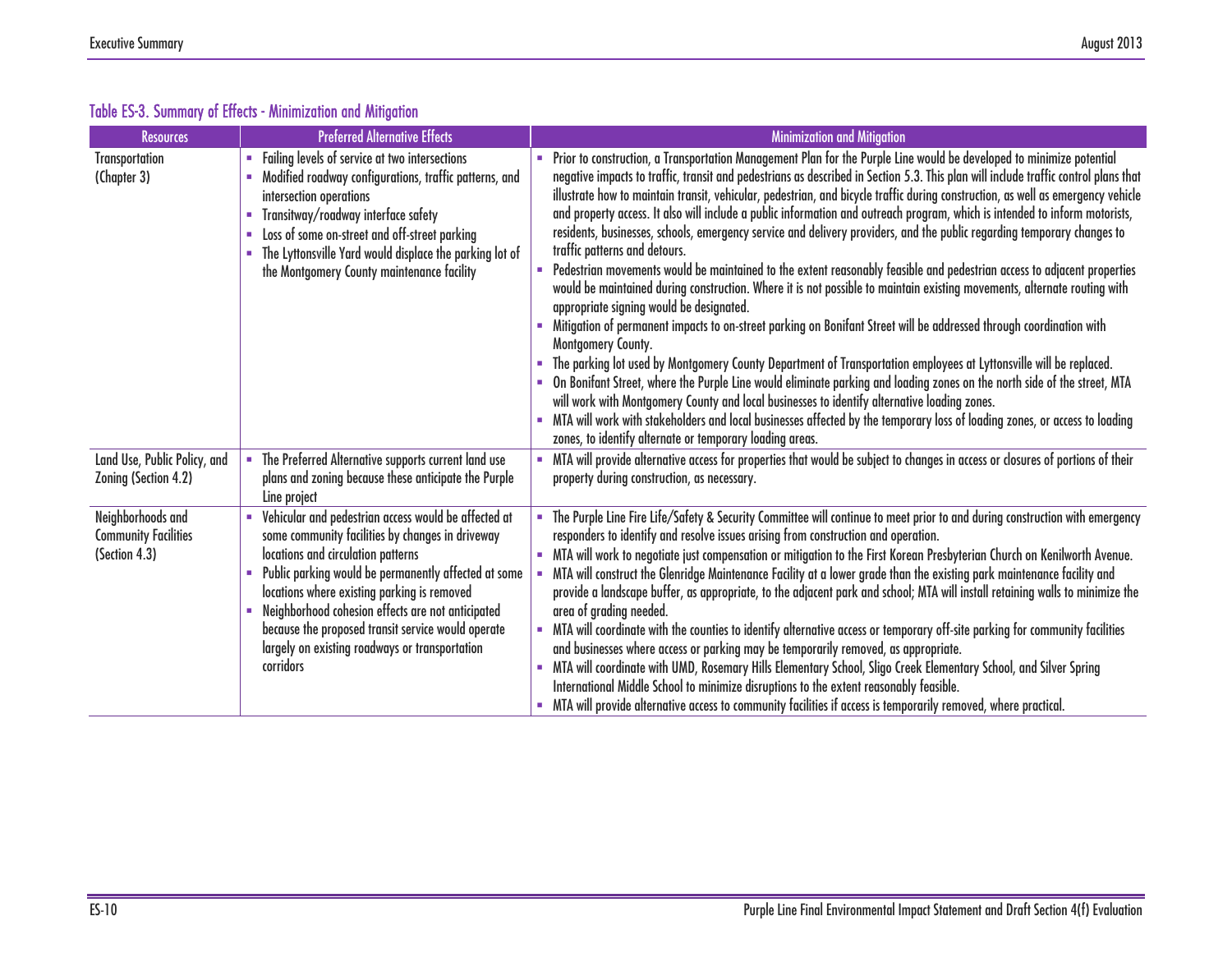| <b>Resources</b>                                                       | <b>Preferred Alternative Effects</b>                                                                                                                                                                                                                                                                                                                                                                                                                                                                                                                                              | <b>Minimization and Mitigation</b>                                                                                                                                                                                                                                                                                                                                                                                                                                                                                                                                                                                                                                                                                                                                                                                                                                                                                                                                                                                                                                                                                                                                                                                                                                                                                                                                                                                                                                                                                                                                                                                                                                                                                                                                                                                                                                                                                                                                        |
|------------------------------------------------------------------------|-----------------------------------------------------------------------------------------------------------------------------------------------------------------------------------------------------------------------------------------------------------------------------------------------------------------------------------------------------------------------------------------------------------------------------------------------------------------------------------------------------------------------------------------------------------------------------------|---------------------------------------------------------------------------------------------------------------------------------------------------------------------------------------------------------------------------------------------------------------------------------------------------------------------------------------------------------------------------------------------------------------------------------------------------------------------------------------------------------------------------------------------------------------------------------------------------------------------------------------------------------------------------------------------------------------------------------------------------------------------------------------------------------------------------------------------------------------------------------------------------------------------------------------------------------------------------------------------------------------------------------------------------------------------------------------------------------------------------------------------------------------------------------------------------------------------------------------------------------------------------------------------------------------------------------------------------------------------------------------------------------------------------------------------------------------------------------------------------------------------------------------------------------------------------------------------------------------------------------------------------------------------------------------------------------------------------------------------------------------------------------------------------------------------------------------------------------------------------------------------------------------------------------------------------------------------------|
| <b>Property Acquisitions and</b><br><b>Displacements (Section 4.4)</b> | 389 full or partial property acquisitions<br>• Full acquisitions result in 60 commercial, 53<br>residential, and 3 institutional displacements                                                                                                                                                                                                                                                                                                                                                                                                                                    | MTA will perform property acquisition and relocation activities in accordance with the Uniform Relocation Assistance and<br>Real Property Acquisition Policies Act of 1970 (Uniform Act) as amended and Federal Transit Administration (FTA) Circular<br>5010.1D, Grants Management Requirements and all applicable Maryland State laws that establish the process through<br>which Maryland Transit Administration (MTA) may acquire real property through a negotiated purchase or through<br>condemnation.<br>$-$ For areas that would be subject to construction easements for staging or access areas, MTA will compensate owners based<br>on fair market appraisal.<br>. MTA will use vacant or publicly-owned property, rather than privately-owned, developed property, for temporary<br>construction activities to the extent reasonably feasible.<br>MTA will restore properties affected through a temporary easement to an acceptable pre-construction condition following<br>construction activities, in accordance with the individual easement agreements.<br>MTA will provide a parking facility for both County and MTA employees in Lyttonsville.                                                                                                                                                                                                                                                                                                                                                                                                                                                                                                                                                                                                                                                                                                                                                                                                       |
| <b>Economic Activity</b><br>(Section 4.5)                              | Regional and local economic benefits of improved<br>east-west travel, access to and between activity centers,<br>connections to other transit services, better access to<br>jobs, creation of MTA jobs                                                                                                                                                                                                                                                                                                                                                                            | - MTA will continue to coordinate with affected commercial property owners to identify strategies to minimize the effects of<br>temporary construction easements, lane or road closures, and other property restrictions on existing corridor businesses.<br>• MTA will implement a Business Impact Minimization Plan as described in the Environmental Justice section.                                                                                                                                                                                                                                                                                                                                                                                                                                                                                                                                                                                                                                                                                                                                                                                                                                                                                                                                                                                                                                                                                                                                                                                                                                                                                                                                                                                                                                                                                                                                                                                                  |
| Parks, Recreational Land,<br>and Open Space<br>(Section 4.6)           | Road and intersection widening or transitway<br>construction would require partial land acquisition from<br>several parks<br>• Land would be acquired from Glenridge Community<br>Park for the Glenridge Maintenance Facility<br>• The bridges carrying the Baltimore-Washington<br>Parkway over Riverdale Road would be replaced; the<br>abutments would be moved, encroaching upon the<br>park<br>Access to Long Branch Local Park would be changed to<br>right-in/right-out only<br>• Direct connections would be created between many<br>parks and the Capital Crescent Trail | MTA will include drainage improvements and water quality facilities in four stream valley parks (Sligo Creek, Long Branch,<br>Northwest Branch, and Anacostia River), Long Branch Local Park, and New Hampshire Estates Neighborhood Park.<br>MTA, through coordination with M-NCPPC, the NCPC, the NPS, and the public, will implement the following measures:<br>Expand and upgrade facilities and plant trees in Glenridge Community Park, as well as convert approximately 2 acres of<br>land currently used for the Prince George's County Parks' Northern Area Maintenance-Glenridge Service Center either<br>to parkland within Glenridge Community Park or to upgrade and expand athletic fields at the Glenridge Elementary<br>School;<br>Restore park properties that are disturbed as a result of construction activities to acceptable conditions through<br>coordination with the park owners;<br>Provide replacement parkland for all park impacts; the amount and location of replacement parkland will be determined<br>by MTA in consultation with park owners; and<br>- Coordinate selective tree clearing and identification of significant or champion trees with agencies having jurisdiction.<br>. MTA will continue to coordinate with the public and agencies to develop appropriate minimization strategies during<br>construction. Efforts will include the following:<br>- Roadway or sidewalk closures will be staged to maintain pedestrian and vehicular access.<br>$-$ Trail detours needed during construction will be coordinated with the agency having jurisdiction over the trail to identify<br>and develop a plan for a temporary detour route, and the trail routes would be restored at the end of construction.<br>• MTA will continue to coordinate during further design development with the agencies having jurisdiction over the affected<br>parks to develop additional appropriate long-term minimization and mitigation. |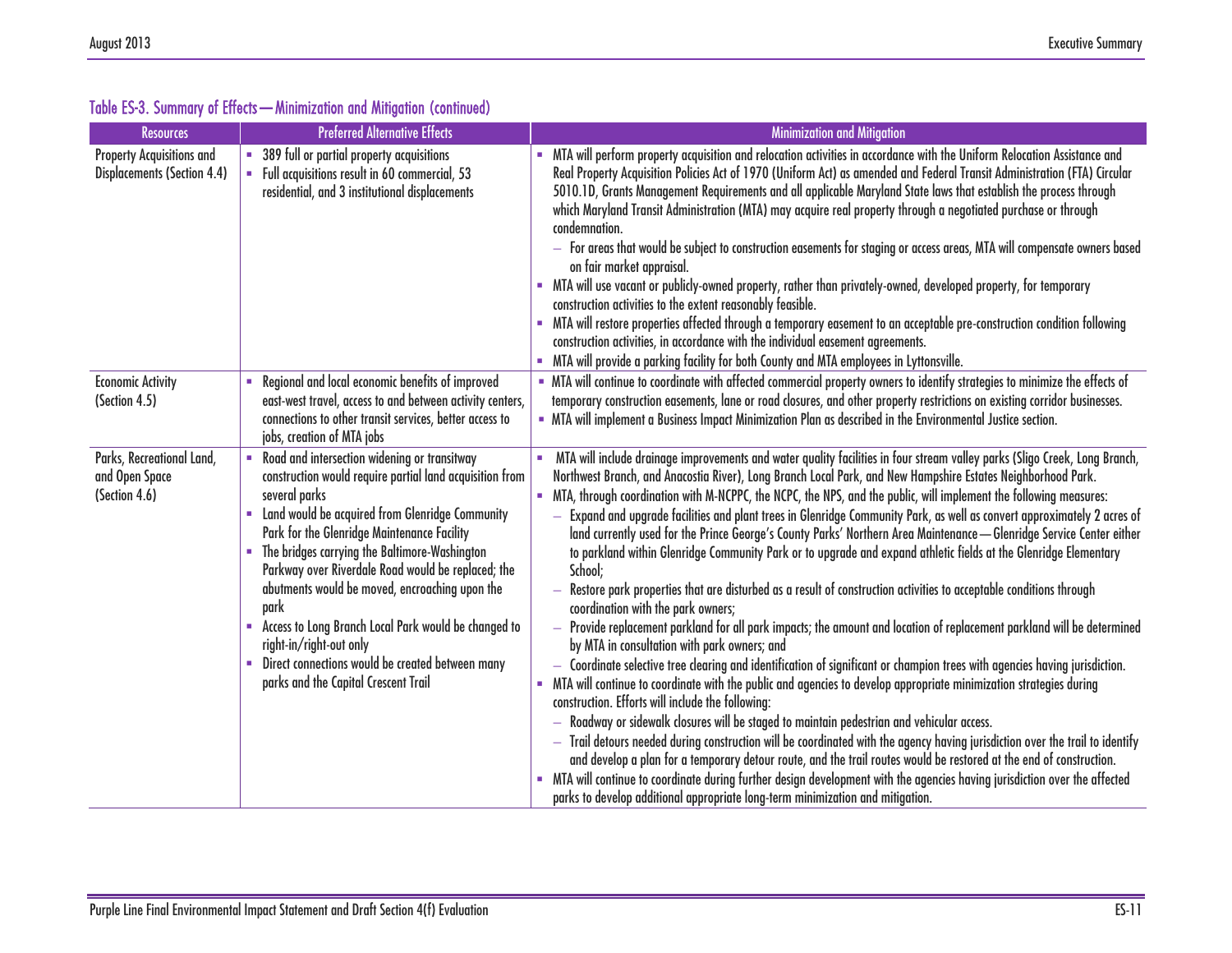| <b>Resources</b>                                                                                   | <b>Preferred Alternative Effects</b>                                                                                                                                                      | <b>Minimization and Mitigation</b>                                                                                                                                                                                                                                                                                                                                                                  |
|----------------------------------------------------------------------------------------------------|-------------------------------------------------------------------------------------------------------------------------------------------------------------------------------------------|-----------------------------------------------------------------------------------------------------------------------------------------------------------------------------------------------------------------------------------------------------------------------------------------------------------------------------------------------------------------------------------------------------|
| <b>Historic Properties</b><br>(Section 4.7) and<br><b>Archeological Resources</b><br>(Section 4.8) | Adverse effect on three eligible properties: Talbot<br>Avenue Bridge, Metropolitan Branch, and Falkland<br>Apartments; overall project finding of Section 106<br>effect is adverse effect | • MTA and the Maryland Historic Trust (MHT), in coordination with Consulting Parties, are preparing a Programmatic<br>Agreement that outlines commitments and mitigations concerning historic and archeological resources under Section 106.<br>• MTA will implement the project in accordance with the Section 106 Programmatic Agreement. Preliminary Section 106<br>mitigation concepts include: |
|                                                                                                    |                                                                                                                                                                                           | — Prepare Historic American Buildings Survey/Historic American Engineering Record documentation for the historic<br>properties that will be demolished                                                                                                                                                                                                                                              |
|                                                                                                    |                                                                                                                                                                                           | Prepare web-based map providing documentation and educational information on historic properties within the APE<br>Develop an interpretive plan that will include historically themed signage or incorporation of historic images at stations<br>Provide Consulting Parties with the opportunity to review and comment on project plans during engineering design<br>phases                         |
|                                                                                                    |                                                                                                                                                                                           | - Develop a plan to monitor impacts to historic properties during construction                                                                                                                                                                                                                                                                                                                      |
|                                                                                                    |                                                                                                                                                                                           | - Continue coordination with Consulting Parties throughout design and construction                                                                                                                                                                                                                                                                                                                  |
|                                                                                                    |                                                                                                                                                                                           | - MTA will continue to plan and implement the project design elements negotiated with the Columbia Country Club and the MHT<br>minimize impacts to the Club.                                                                                                                                                                                                                                        |
|                                                                                                    |                                                                                                                                                                                           | . MTA, in coordination with the M-NCPPC, will provide transitway and pedestrian structures through the Rock Creek Park that<br>include design elements to minimize the effects of the project.                                                                                                                                                                                                      |
|                                                                                                    |                                                                                                                                                                                           | - MTA will continue to coordinate with UMD regarding the aesthetic design of the transitway.                                                                                                                                                                                                                                                                                                        |
|                                                                                                    |                                                                                                                                                                                           | - Minimization measures for the Baltimore-Washington Parkway, in addition to what is listed above for Parks, Recreational<br>Facilities and Open Space (4.6), are as follows:                                                                                                                                                                                                                       |
|                                                                                                    |                                                                                                                                                                                           | . The permanent replacement bridges of the Baltimore-Washington Parkway over Riverdale Road will have a similar arch<br>design as the existing bridge structures and would include horizontal arched shields above the transitway overhead wires.                                                                                                                                                   |
|                                                                                                    |                                                                                                                                                                                           | . The stone façade from the existing bridge abutments will be re-used on the new bridge abutments. If additional stone is<br>required, it will come from the same source or would be selected in consultation with the NPS to match the existing stone.                                                                                                                                             |
|                                                                                                    |                                                                                                                                                                                           | . The catenary wires will be attached to the bridges to minimize the number of poles throughout the Parkway.                                                                                                                                                                                                                                                                                        |
|                                                                                                    |                                                                                                                                                                                           | " Landscape plans for the Baltimore-Washington Parkway will be developed in accordance with the Baltimore-Washington                                                                                                                                                                                                                                                                                |
|                                                                                                    |                                                                                                                                                                                           | Parkway Design Elements-Section 2: Parkway Landscape-Recommendations, and submitted to NPS for review and approval.<br>= Protected resources will be identified and marked for protection in field prior to construction activities (i.e., trees,<br>archeological sites).                                                                                                                          |
|                                                                                                    |                                                                                                                                                                                           | = The proposed temporary bridges to carry Baltimore-Washington Parkway over Riverdale Road will be constructed between<br>the existing ramps and the existing bridges to completely avoid the archaeological site identified in the median.                                                                                                                                                         |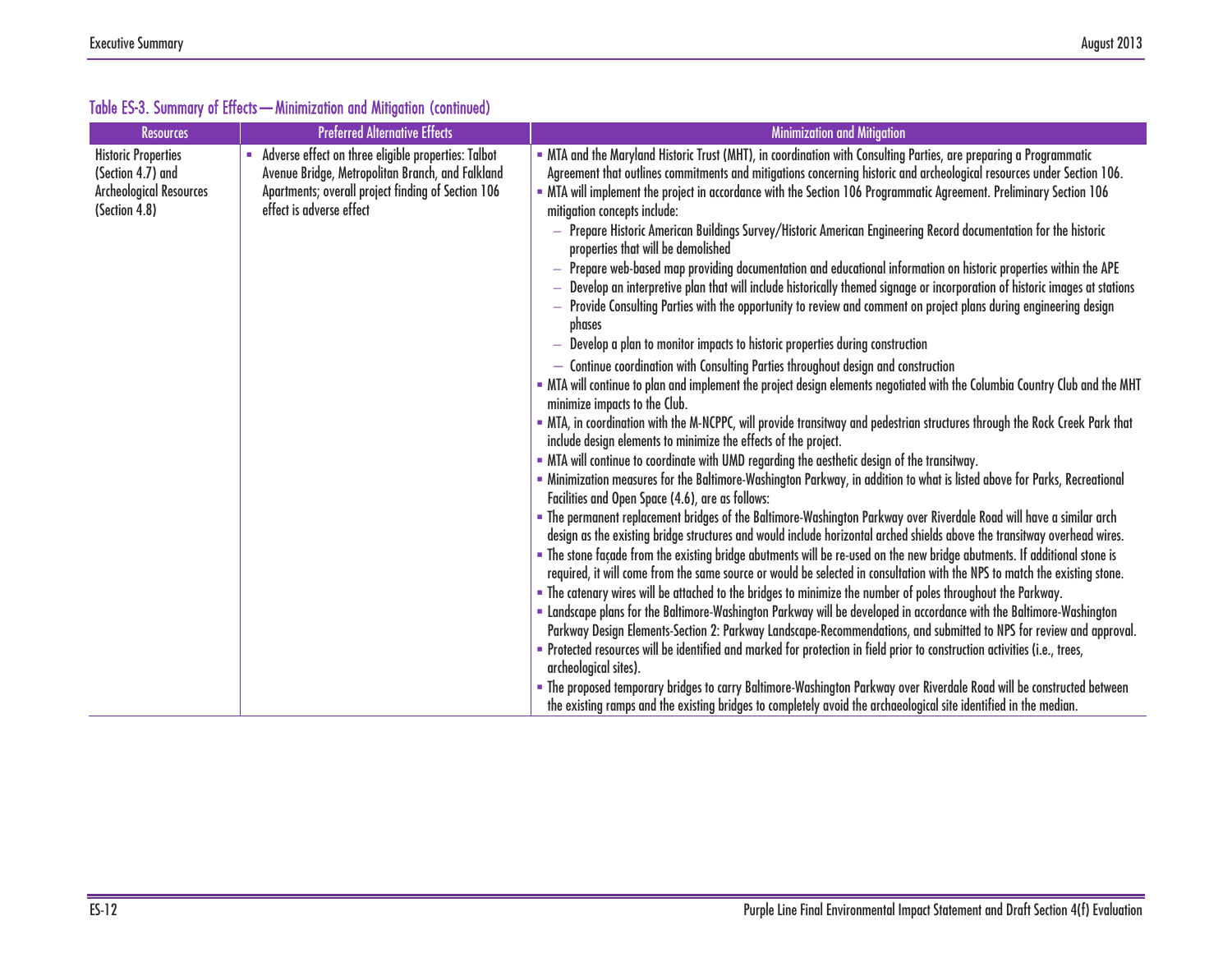| <b>Resources</b>                         | <b>Preferred Alternative Effects</b>                                                                                                                                                                                                                                                                                                                                                                                                                                                                                                                                      | Minimization and Mitigation                                                                                                                                                                                                                                                                                                                                                                                                                                                                                                                                                                                                                                                                                                                                                                                                                                                                                                                                                                                                                                                                                                                                                                                                                                                                  |
|------------------------------------------|---------------------------------------------------------------------------------------------------------------------------------------------------------------------------------------------------------------------------------------------------------------------------------------------------------------------------------------------------------------------------------------------------------------------------------------------------------------------------------------------------------------------------------------------------------------------------|----------------------------------------------------------------------------------------------------------------------------------------------------------------------------------------------------------------------------------------------------------------------------------------------------------------------------------------------------------------------------------------------------------------------------------------------------------------------------------------------------------------------------------------------------------------------------------------------------------------------------------------------------------------------------------------------------------------------------------------------------------------------------------------------------------------------------------------------------------------------------------------------------------------------------------------------------------------------------------------------------------------------------------------------------------------------------------------------------------------------------------------------------------------------------------------------------------------------------------------------------------------------------------------------|
| <b>Visual Resources</b><br>(Section 4.9) | New visual features introduced; of 10 visual units in<br>the study area, the project would have an overall<br>"Low" visual effect on three units, a "medium" effect<br>on four units, a "medium to high" effect on two units,<br>and a "high" on one unit<br>An extensive change to visual character constituting a<br>high visual effect would occur along the Georgetown<br>Branch right-of-way, along Wayne Avenue, and as a<br>result of the aerial structure and Riverdale Park Station<br>across the intersection of Kenilworth Avenue and<br><b>Riverdale Road</b> | MTA and Montgomery County will continue to coordinate and consult on the design of the future Capital Crescent Trail to<br>provide an aesthetically pleasing facility while meeting safety and ADA requirements.<br>MTA will continue to coordinate with the Columbia Country Club on the visual and aesthetic elements of the transitway.<br>MTA will continue to coordinate and consult with Montgomery County and the local community regarding the aesthetic<br>treatment of the bridge structures over Connecticut Avenue.<br>MTA will continue to coordinate with M-NPPC and the NCPC regarding the design and construction of the Rock Creek bridges.<br>MTA will continue to coordinate and consult with affected communities regarding the aesthetic treatments of the transitway<br>elements.<br>MTA will require that the construction contractor utilize best management practices to maintain an orderly appearance of<br>active work zones and staging areas.<br>MTA will use the state-funded Art-In-Transit program to enhance key elements of the project as appropriate.<br>MTA will build traction power substations with landscaping or appropriate architectural treatments to be compatible with<br>adjacent land uses in areas of moderate or high visual sensitivity |
| Air Quality (Section 4.10)               | Annual regional VMT would be slightly less than in the<br><b>No Build Alternative</b><br>No violations of air quality standards are predicted                                                                                                                                                                                                                                                                                                                                                                                                                             | MTA will require the construction contractor to implement dust control measures in accordance with MDE requirements and<br>assure that construction equipment complies with EPA's Tier 2 engine emission standards. Possible dust and emission control<br>measures include the following:<br>- Minimizing land disturbance<br>Constructing stabilized construction site entrances per construction standard specifications<br>Covering trucks when hauling soil, stone, and debris<br>Using water trucks or calcium chloride to minimize dust<br>Stabilizing or covering stockpiles<br>Minimization of dirt tracking by washing or cleaning trucks before leaving the construction site<br>Using ultra-low sulfur diesel fuel for diesel equipment<br>Equipping some construction equipment with emission control devices such as diesel particulate filters<br>- Permanently stabilizing and seeding any remaining disturbed areas                                                                                                                                                                                                                                                                                                                                                          |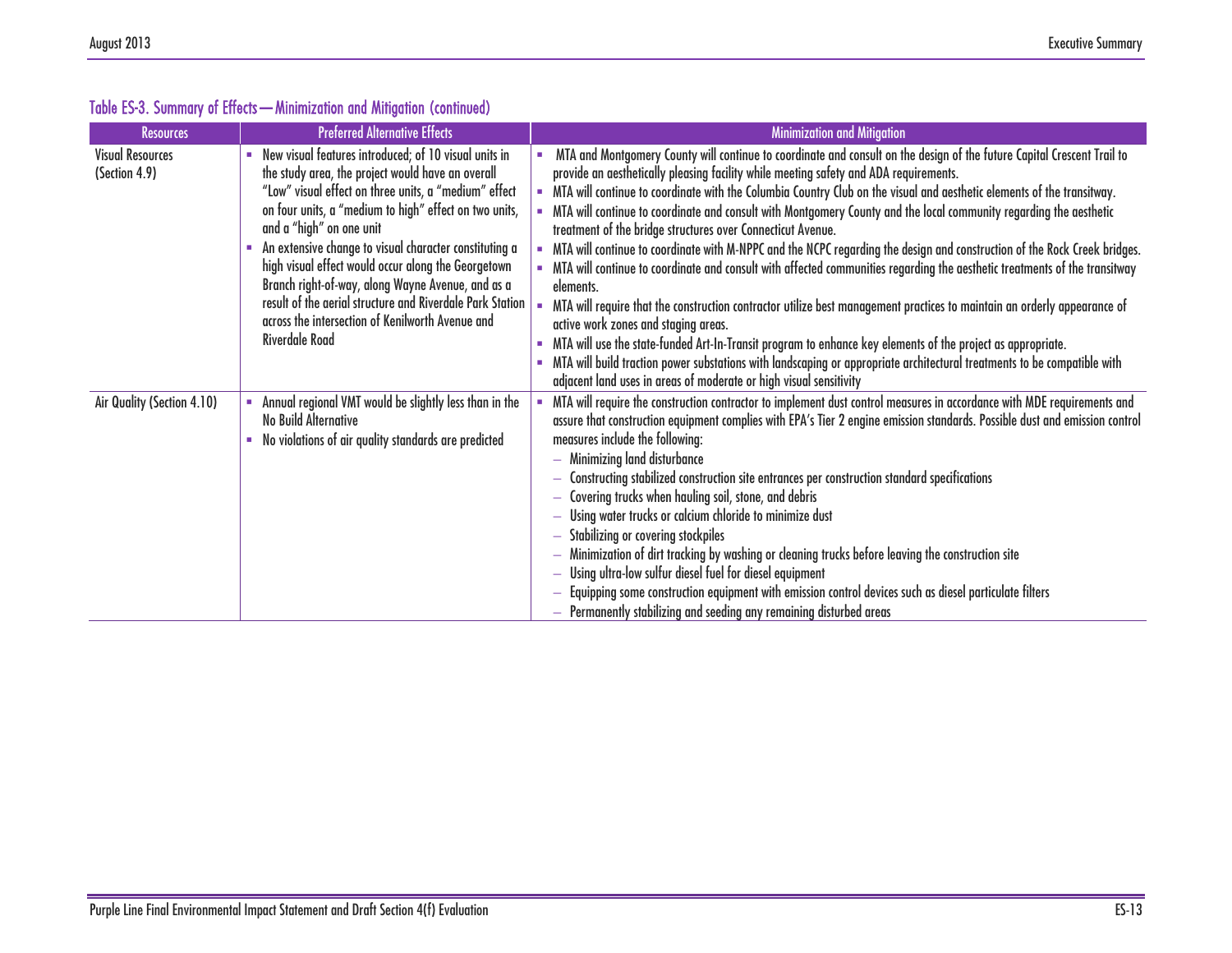| <b>Resources</b>         | <b>Preferred Alternative Effects</b>                                      | <b>Minimization and Mitigation</b>                                                                                                                                                                                                                                                                                                                                                                                                                                                                                                                                                                                                                                                                                                                                                                                                                                                                                                                                                                                                                                                                                                                                                                                                                                                                                                                                                                                                    |
|--------------------------|---------------------------------------------------------------------------|---------------------------------------------------------------------------------------------------------------------------------------------------------------------------------------------------------------------------------------------------------------------------------------------------------------------------------------------------------------------------------------------------------------------------------------------------------------------------------------------------------------------------------------------------------------------------------------------------------------------------------------------------------------------------------------------------------------------------------------------------------------------------------------------------------------------------------------------------------------------------------------------------------------------------------------------------------------------------------------------------------------------------------------------------------------------------------------------------------------------------------------------------------------------------------------------------------------------------------------------------------------------------------------------------------------------------------------------------------------------------------------------------------------------------------------|
| Noise (Section 4.11)     | Moderate noise impacts to a few properties, largely<br>due to train horns | - MTA will minimize noise resulting from Purple Line operations as follows:<br>Between Bethesda and Rock Creek Stream Valley Park, there will be a minimum four-foot noise wall or retaining wall<br>adjacent to residential areas.<br>LRT vehicles will include vehicle skirt panels to reduce the noise caused by the vehicles on the track.<br>Public address systems at stations will have volume adjustment controls designed to maintain announcement volume at<br>$\overline{\phantom{0}}$<br>the specified noise levels, as appropriate.<br>The traction power substations will be designed in accordance with design criteria intended to minimize the noise from<br>transformer hum.<br>• Possible noise minimization measures during construction include the following:<br>Conducting the majority of construction activities during the daytime as reasonably feasible.<br>$\overline{\phantom{0}}$<br>Routing construction equipment and other vehicles carrying spoil, concrete, or other materials, where reasonably<br>feasible, over designated truck routes that would minimize disturbance to residents.<br>Locating stationary equipment away from residential areas to the extent reasonably feasible within the site/staging<br>area<br>Employing control technologies to limit excessive noise when working near residences<br>Adequately notifying the public of construction operations and schedules.<br>- |
| Vibration (Section 4.12) | Vibration impacts to three properties                                     | - MTA will perform site-specific assessments of those areas identified in the FEIS as having potential vibration impacts. MTA<br>will develop appropriate mitigation measures.<br>- MTA will analyze extremely vibration-sensitive buildings located within the UMD campus, as agreed upon by MTA and UMD.<br>The study will establish criteria; measures regarding mitigation for vibration will be specified in the MTA UMD agreement.<br>MTA will develop appropriate mitigation measures.<br>MTA will identify control measures be implemented by the contractor during construction activities to minimize the potential<br>for vibration impacts.                                                                                                                                                                                                                                                                                                                                                                                                                                                                                                                                                                                                                                                                                                                                                                               |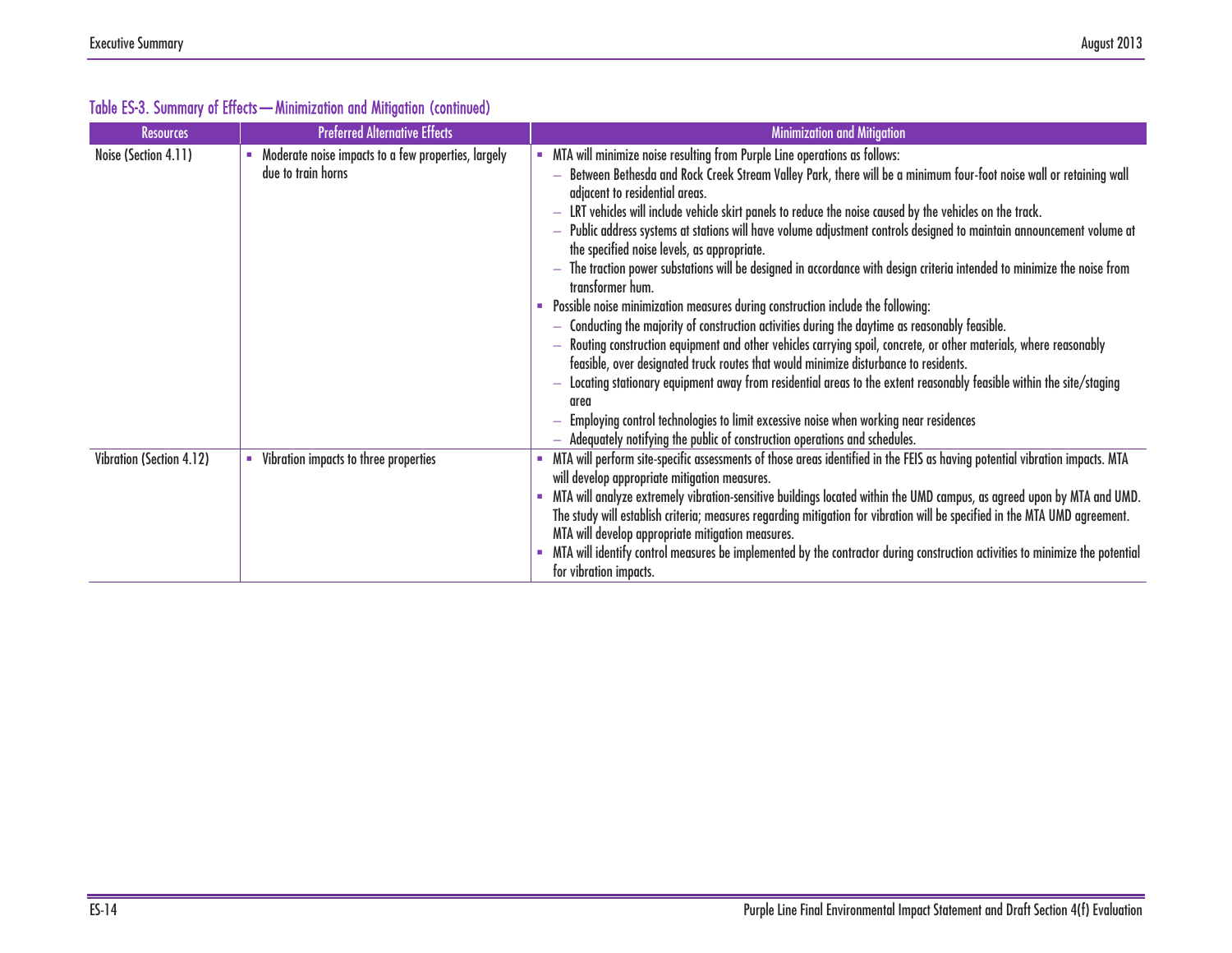| <b>Resources</b>                                 | <b>Preferred Alternative Effects</b>                                                                    | <b>Minimization and Mitigation</b>                                                                                                                                                              |
|--------------------------------------------------|---------------------------------------------------------------------------------------------------------|-------------------------------------------------------------------------------------------------------------------------------------------------------------------------------------------------|
| <b>Habitat and Wildlife</b>                      | • Partial land acquisitions impact forest edge habitat                                                  | MTA will prepare a Forest Conservation Plan, or similar, during the design phase of the project. This plan will detail                                                                          |
| (Section 4.13)                                   | • Impact of roadway widening and culvert extensions at                                                  | additional impact avoidance and minimization techniques to be applied during construction.                                                                                                      |
|                                                  | stream crossings on stream habitat, affecting fish and                                                  | MTA will comply with MDNR requirements for reforestation.                                                                                                                                       |
|                                                  | aquatic biota<br>- No long-term impacts on known rare, threatened or                                    | - MTA will continue to coordinate with the NMFS and other regulatory agencies to identify measures to avoid or minimize such                                                                    |
|                                                  | endangered species                                                                                      | as:<br>- Creation of in-stream barriers that block migratory fish from upstream spawning grounds                                                                                                |
|                                                  |                                                                                                         | - Alterations of stream configuration, characteristics, and hydrology                                                                                                                           |
|                                                  |                                                                                                         | - Incremental changes to in-stream water quality from deforestation of the riparian zone                                                                                                        |
|                                                  |                                                                                                         | MTA will provide a spill management plan and water quality and quantity controls for work area containment, use and                                                                             |
|                                                  |                                                                                                         | storage of fuels and other potential contaminants based on current regulations and project permit conditions.                                                                                   |
|                                                  |                                                                                                         | - MTA will design culverts and bridges to MDE standards to avoid or minimize secondary and cumulative impacts to migratory                                                                      |
|                                                  |                                                                                                         | fish and the alteration of habitat.                                                                                                                                                             |
|                                                  |                                                                                                         | - MTA will restore and stabilize temporarily disturbed aquatic habitat at the end of construction according to a restoration plan<br>developed in coordination with the USACE and MDE permits.  |
|                                                  |                                                                                                         | MTA will not undertake in-stream construction during state-mandated stream closure periods.                                                                                                     |
|                                                  |                                                                                                         | - MTA will coordinate with the MDNR regarding the heron colony located within Coquelin Run.                                                                                                     |
| <b>Water Resources</b>                           | • Increased impervious surfaces, stormwater run-off, and                                                | MTA will mitigate project impacts to Waters of the US, including wetlands, by complying with the Federal Compensatory<br>$\blacksquare$                                                         |
| (Section 4.14) and                               | non-point source water pollution                                                                        | Mitigation Rule, as well as stipulations from federal and state resource agencies.                                                                                                              |
| Topography, Geology, and<br>Soils (Section 4.15) | • Minor wetland impacts primarily due to roadway<br>widening and culvert extensions at stream crossings | MTA will coordinate with regulatory agencies to develop a project-wide compensatory mitigation strategy to offset impacts<br>to wetlands and aquatic resources.                                 |
|                                                  | • Relocate Sligo Creek north of Wayne Avenue                                                            | MTA will minimize the area of disturbance to Maryland-designated wild and scenic rivers by clearly marking and fencing the                                                                      |
|                                                  | • Minor floodplain impacts primarily due to roadway                                                     | work area and prohibiting activity outside the work area.                                                                                                                                       |
|                                                  | widening and culvert extensions at stream crossings                                                     | MTA will restore Sligo Creek approximately 180 feet upstream and 180 feet downstream of the project bridge to provide                                                                           |
|                                                  |                                                                                                         | long-term benefits and enhance its inherent characteristics.<br>MTA will submit project plans to MDNR for evaluation in compliance with the Maryland Scenic and Wild Rivers Act to assure       |
|                                                  |                                                                                                         | that the project will not jeopardize the scenic value of the designated rivers.                                                                                                                 |
|                                                  |                                                                                                         | MTA will perform hydraulic and hydrologic studies. If these studies find that flood elevation would change, floodplain                                                                          |
|                                                  |                                                                                                         | storage mitigation will be implemented, if required.                                                                                                                                            |
|                                                  |                                                                                                         | . MTA will submit project plans to MDE for approval of structural evaluations, fill volumes, proposed grading elevations,                                                                       |
|                                                  |                                                                                                         | structural flood-proofing, and flood protection measures in compliance with FEMA requirements, USDOT Order 5650.2                                                                               |
|                                                  |                                                                                                         | "Floodplain Management and Protection," and Executive Order 11988.                                                                                                                              |
|                                                  |                                                                                                         | MTA will obtain applicable environmental permits for water resources.<br>MTA will develop an Erosion and Sediment Control Plan, in accordance with the Stormwater Management Act of 2007, which |
|                                                  |                                                                                                         | will specify proper slope and soil stabilization techniques, erosion and sediment controls, and stormwater management                                                                           |
|                                                  |                                                                                                         | facilities.                                                                                                                                                                                     |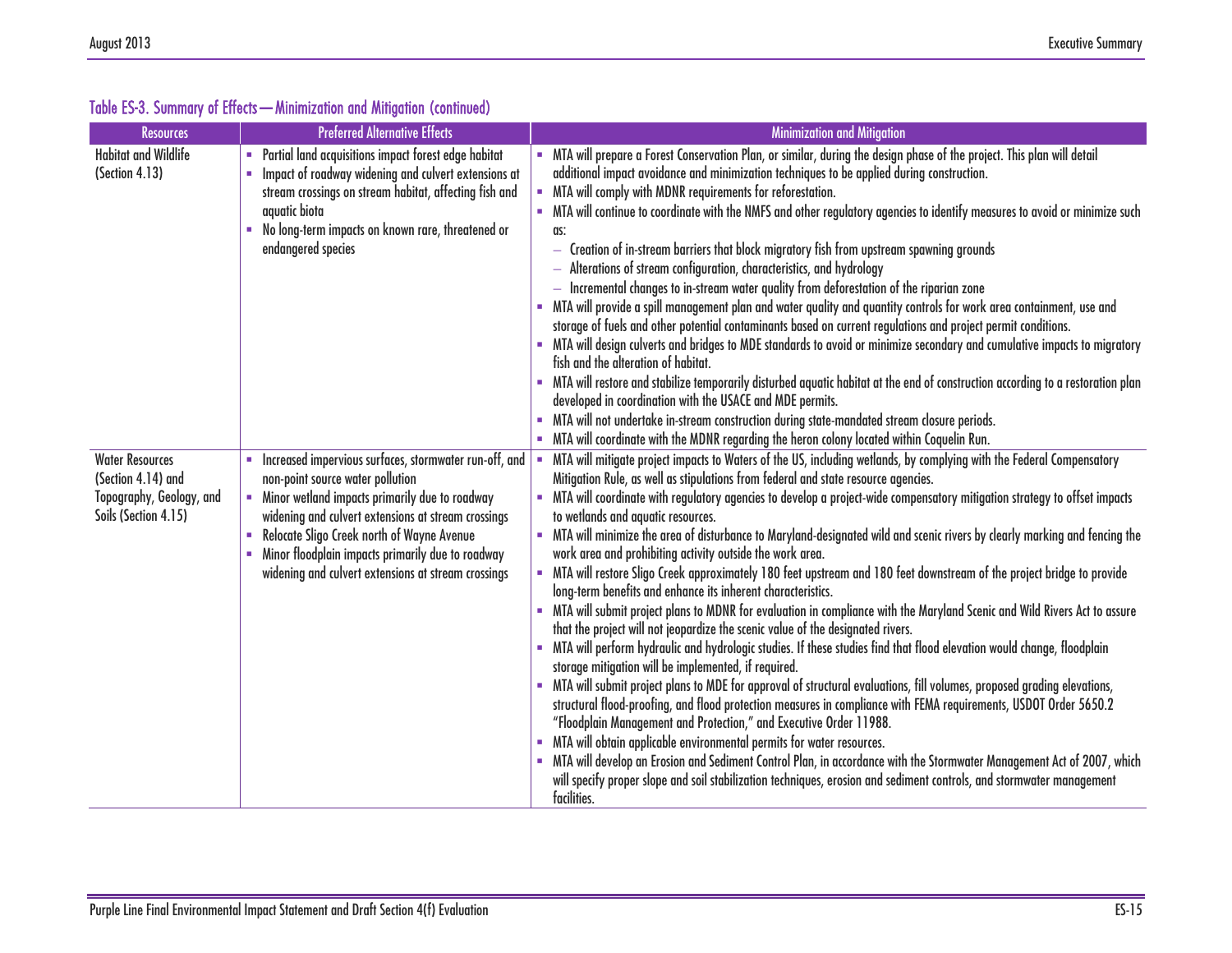| <b>Resources</b>                                          | <b>Preferred Alternative Effects</b>                                                                                                                                                                                                                                                                                                                                                                                                       | <b>Minimization and Mitigation</b>                                                                                                                                                                                                                                                                                                                                                                                                                                                                                                                                                                                                                                                                                                                                                                                                                                                                                                                                                                                                                                                                                                                                                                                                                                                                                                              |
|-----------------------------------------------------------|--------------------------------------------------------------------------------------------------------------------------------------------------------------------------------------------------------------------------------------------------------------------------------------------------------------------------------------------------------------------------------------------------------------------------------------------|-------------------------------------------------------------------------------------------------------------------------------------------------------------------------------------------------------------------------------------------------------------------------------------------------------------------------------------------------------------------------------------------------------------------------------------------------------------------------------------------------------------------------------------------------------------------------------------------------------------------------------------------------------------------------------------------------------------------------------------------------------------------------------------------------------------------------------------------------------------------------------------------------------------------------------------------------------------------------------------------------------------------------------------------------------------------------------------------------------------------------------------------------------------------------------------------------------------------------------------------------------------------------------------------------------------------------------------------------|
| <b>Hazardous Materials</b><br>(Section 4.16)              | Residual contaminants potentially exist along portions<br>of the study area in the underlying soils resulting from<br>former industrial sites, existing and former gasoline<br>service stations, and railroad yards.<br>While effects are not anticipated, the operation and<br>maintenance of the Purple Line could be associated<br>with petroleum releases from the equipment and<br>materials stored at yard and maintenance facility. | MTA will establish procedures and staff training for proper storage and maintenance of equipment and hazardous materials.<br>MTA will develop a site-specific health and safety plan including:<br>- Equipment and procedures to protect the workers and general public<br>- Procedures for monitoring contaminant exposures<br>- Identification of the contractor's chain of command for health and safety<br>MTA will perform a Phase II Environmental Site Assessment (ESA) prior to acquisition of any property with a high potential<br>for concern (sites ranked 1 or 2 in the Phase I ESA) unless the property can be classified accurately by other means or<br>methods. MTA also will perform further records research on sites with a ranking of 4 to determine potential presence of<br>PCB <sub>s</sub> .<br>MTA will identify remediation actions to be implemented as needed, if unexpected soil or groundwater contamination is<br>encountered.<br>If contaminated soils are identified or encountered during construction, MTA will evaluate off-site remediation, chemical<br>stabilization, or other treatments and disposal options, in cooperation with MDE.<br>MTA will coordinate with MDE to determine the mitigation response and reporting required should a release of hazardous<br>materials occur during operations |
| Utilities (Section 4.17) and<br>Energy Use (Section 4.18) | Relocation of some utilities in advance of or during<br><b>construction</b><br>Overall reduction in total study area energy<br>consumption by 0.033 percent compared to the No<br><b>Build Alternative</b>                                                                                                                                                                                                                                 | None                                                                                                                                                                                                                                                                                                                                                                                                                                                                                                                                                                                                                                                                                                                                                                                                                                                                                                                                                                                                                                                                                                                                                                                                                                                                                                                                            |